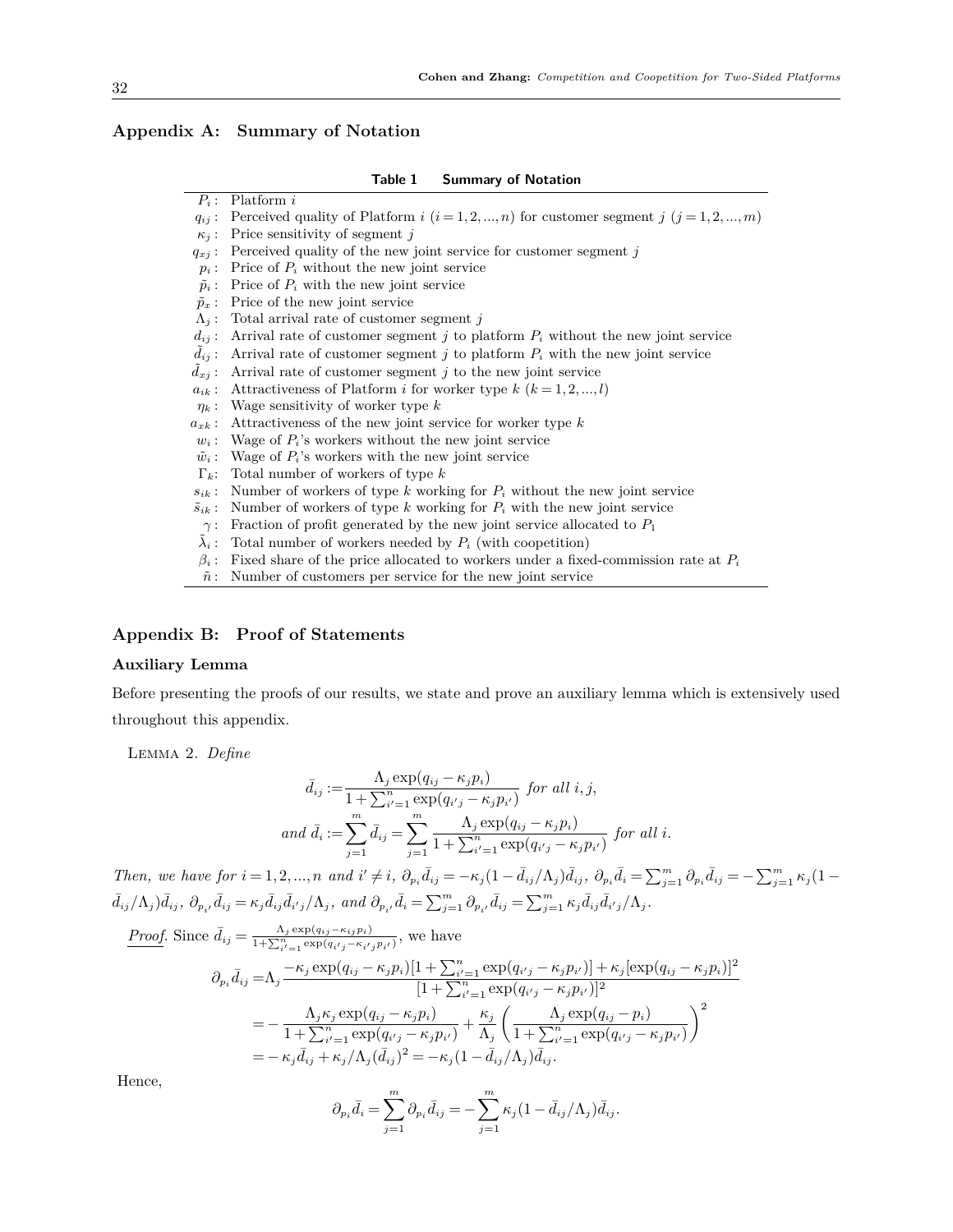Analogously,

$$
\partial_{p_{i'}} \bar{d}_{ij} = \frac{\kappa_j \Lambda_j \exp(q_{i'j} - \kappa_j p_{i'}) \exp(q_{ij} - \kappa_j p_i)}{[1 + \sum_{i''=1}^n \exp(q_{i''j} - \kappa_j p_{i''})]^2}
$$
  
\n
$$
= \frac{\kappa_j}{\Lambda_j} \cdot \frac{\Lambda_j \exp(q_{ij} - \kappa_j p_i)}{1 + \sum_{i''=1}^n \exp(q_{i''j} - \kappa_j p_{i''})} \cdot \frac{\exp(q_{i'j} - \kappa_j p_{i'})}{1 + \sum_{i''=1}^n \exp(q_{i''j} - \kappa_j p_{i''})}
$$
  
\n
$$
= \kappa_j \bar{d}_{ij} \bar{d}_{i'j} / \Lambda_j.
$$

Thus, for  $i \neq i'$ ,

$$
\partial_{p_{i'}}\bar{d}_i = \sum_{j=1}^m \partial_{p_{i'}}\bar{d}_{ij} = \sum_{j=1}^m \kappa_j \bar{d}_{ij} \bar{d}_{i'j}/\Lambda_j. \quad \Box
$$

#### **Proof of Lemma 1**

For each  $i \in 1, 2, ..., n$ , we define the following:

$$
f_i(d_i, s_i) = \sum_{j=1}^m \frac{\Lambda_j \exp[\nu_j + \min\{1, s_i/d_i\}(q_{ij} - \kappa_j p_i - \nu_j)]}{1 + \sum_{i'=1}^n \exp[\nu_j + \min\{1, s_{i'}/d_{i'}\}(q_{i'j} - \kappa_j p_{i'} - \nu_j)]},
$$

and

$$
g_i(d_i, s_i) = \sum_{k=1}^l \frac{\Gamma_k \exp[\omega_k + \min\{1, d_i/s_i\}(a_{ik} + \eta_k w_i - \omega_k)]}{1 + \sum_{i'=1}^n \exp[\omega_k + \min\{1, d_{i'}/s_{i'}\}(a_{i'k} + \eta_k w_{i'} - \omega_k)]}.
$$

It suffices to show that, for each *i*, there exists  $(d_i, s_i)$  such that

$$
\begin{cases} d_i = f_i(d_i, s_i) \\ s_i = g_i(d_i, s_i). \end{cases}
$$

We next show that, given  $s_i$ , there exists a unique  $d_i(s_i)$  increasing in  $s_i$ , such that  $d_i(s_i) = f_i(d_i(s_i), s_i)$ . One should note that  $\exp[\nu_j + \min\{1, s_i/d_i\}(q_{ij} - \kappa_j p_i - \nu_j)]$  is continuously decreasing in  $d_i$  for any  $s_i$ . Hence,  $f_i(d_i, s_i)$  is also continuously decreasing in  $d_i$ . Furthermore,  $f_i(0+, s_i) > 0$  and  $f_i(+\infty, s_i) = 0$ . Therefore, there exists a unique  $d_i(s_i)$  such that  $d_i(s_i) = f_i(d_i(s_i), s_i)$ . To show that  $d_i(s_i)$  is increasing in  $s_i$ , we observe that  $f_i(d_i, s_i)$  is increasing in  $s_i$  for any  $d_i$ . For  $\hat{s}_i > s_i$ ,  $d_i(s_i) = f_i(d_i(s_i), s_i) \leq f_i(d_i(s_i), \hat{s}_i)$ , which implies that  $d_i(\hat{s}_i) \geq d_i(s_i)$ , i.e.,  $d_i(s_i)$  increasing in  $s_i$ . The exact same argument implies that, given  $d_i$ , there exists a unique  $s_i(d_i)$  increasing in  $d_i$ , such that  $s_i(d_i) = g_i(d_i, s_i(d_i))$ . Tarski's Fixed Point Theorem (see, e.g., Milgrom and Roberts 1990) suggests that there exists  $(d_i, s_i)$  such that  $d_i = f_i(d_i, s_i)$  and  $s_i = g_i(d_i, s_i)$ .

We now show that, for  $\hat{s}_i > s_i$ ,  $d_i(\hat{s}_i) - d_i(s_i) < \hat{s}_i - s_i$ . Denote  $\delta := \hat{s}_i - s_i$ . It is straightforward to check that  $f_i(d_i(s_i) + \delta, s_i + \delta) < d(s_i) + \delta$ . Thus,  $d(\hat{s}_i) = d(s_i + \delta) < d_i(s_i) + \delta$ , i.e.,  $d_i(\hat{s}_i) - d_i(s_i) < \hat{s}_i - s_i$ . Analogously, we have for  $\hat{d}_i > d_i$ ,  $s_i(\hat{d}_i) - s_i(d_i) < \hat{d}_i - d_i$ .

Finally, we show the uniqueness of  $(d_i, s_i)$ , such that  $d_i = f_i(d_i, s_i)$  and  $s_i = g_i(d_i, s_i)$ . If there exist distinct  $(d_i^1, s_i^1)$  and  $(d_i^2, s_i^2)$  such that  $d_i^j = f_i(d_i^j, s_i^j)$  and  $s_i^j = g_i(d_i^j, s_i^j)$  for  $j = 1, 2$ , then we have  $d_i^j = d_i(s_i^j)$  and  $s_i^j = s_i(d_i^j)$  for  $j = 1, 2$ . Therefore,

$$
|d_i^1 - d_i^2| + |s_i^1 - s_i^2| = |d_i(s_i^1) - d_i(s_i^2)| + |s_i(d_i^1) - s_i(d_i^2)| < |s_i^1 - s_i^2| + |d_i^1 - d_i^2|,
$$

which leads to a contradiction. Thus, we must have  $(d_i^1, s_i^1) = (d_i^2, s_i^2)$ , so that there exists a unique  $(d_i, s_i)$ such that  $d_i = f_i(d_i, s_i)$  and  $s_i = g_i(d_i, s_i)$ . This completes the proof. □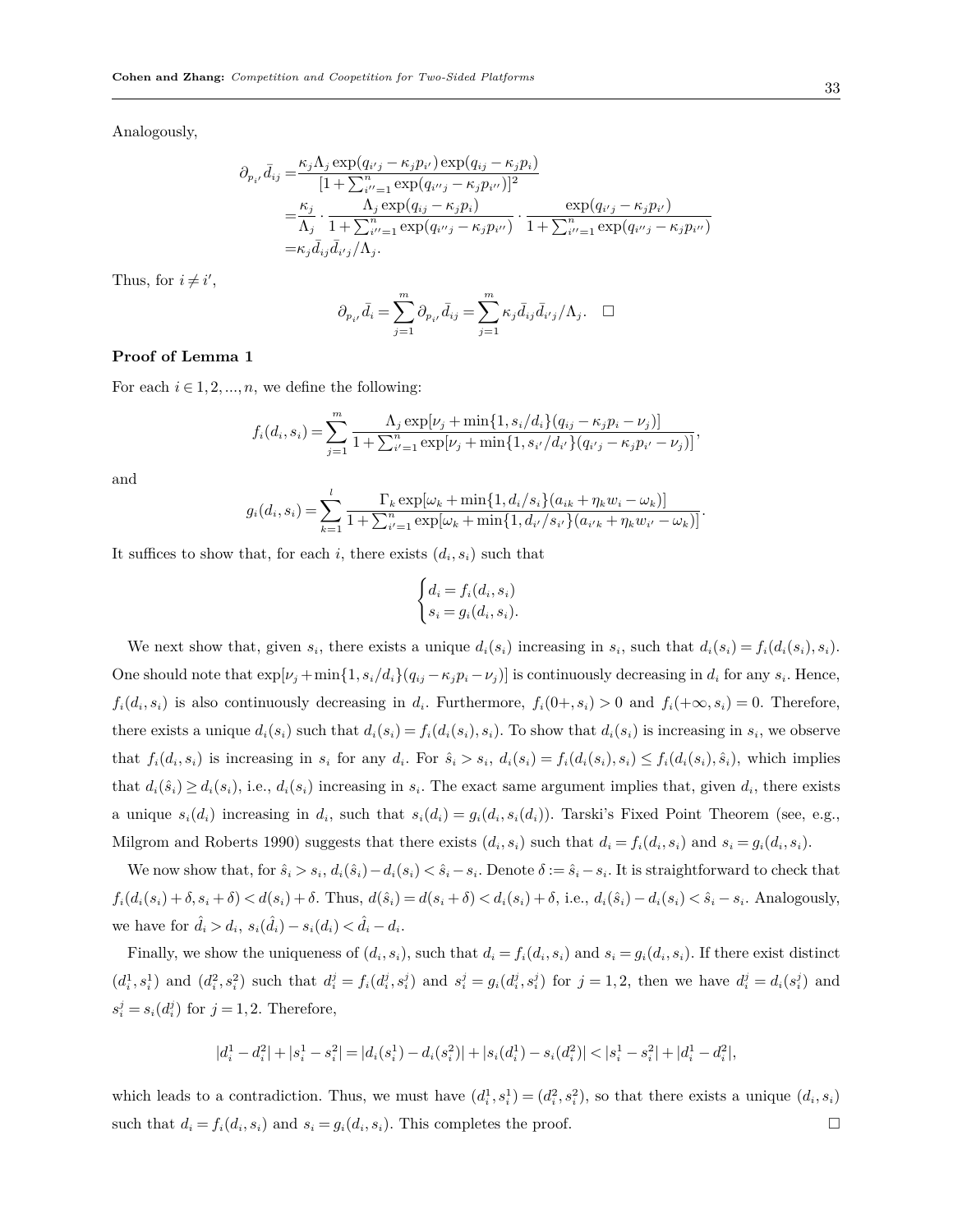## **Proof of Theorem 1**

We first introduce some notation that will prove useful in our analysis. Given the competitors' strategy  $(p_{-i},w_{-i}),$  we define  $p_i(p_{-i},w_{-i})$  and  $w_i(p_{-i},w_{-i})$  as  $P_i$ 's best price and wage responses. We also define the best-response mapping of the two-sided competition game as

$$
T(p,w):=\Big(p_i\big(p_{-i},w_{-i}\big),w_i\big(p_{-i},w_{-i}\big):1\leq i\leq n\Big).
$$

We then iteratively define the *k*-fold best-response mapping  $(k \geq 2)$  as

$$
T^{(k)}(p, w) = \left( p_i^{(k)}(p_{-i}, w_{-i}), w_i^{(k)}(p_{-i}, w_{-i}) : 1 \le i \le n \right),
$$

where for  $i = 1, 2, ..., n$ 

$$
\begin{split} &p_i^{(k)}(p_{-i},w_{-i}) = &p_i\Big(p_1^{(k-1)}(p_{-1},w_{-1}),w_1^{(k-1)}(p_{-1},w_{-1}),...,p_n^{(k-1)}(p_{-n},w_{-n}),w_n^{(k-1)}(p_{-n},w_{-n})\Big),\\ &w_i^{(k)}(p_{-i},w_{-i}) = &p_i\Big(p_1^{(k-1)}(p_{-1},w_{-1}),w_1^{(k-1)}(p_{-1},w_{-1}),...,p_n^{(k-1)}(p_{-n},w_{-n}),w_n^{(k-1)}(p_{-n},w_{-n})\Big). \end{split}
$$

We use  $|| \cdot ||_1$  to represent the  $\ell_1$  norm, that is,  $||x||_1 = \sum_{i=1}^n |x_i|$  for  $x \in \mathbb{R}^n$ . The proof of Theorem 1 is based on the following four steps:

• Step I. Under equilibrium,  $s_i^* = d_i^*$  for  $i = 1, 2, ..., n$ .

• Step II. The best-response functions  $p_i(p_{-i}, w_{-i})$  and  $w_i(p_{-i}, w_{-i})$  are continuously increasing in  $p_{-i}$  and *w*<sub>−*i*</sub>. This will imply that an equilibrium exists.

• Step III. There exists a  $k^*$ , such that the  $k^*$ -fold best response is a contraction mapping under the  $\ell_1$ norm, i.e., there exists a constant  $\theta \in (0,1)$ , such that

$$
||T^{(k^*)}(p, w) - T^{(k^*)}(p', w')||_1 \leq \theta ||(p, w) - (p', w')||_1.
$$

This will imply that the equilibrium is unique.

• Step IV. For any  $(p, w)$ , the sequence  $\{T^{(k)}(p, w) : k = 1, 2, ...\}$  converges to the unique equilibrium  $(p^*, w^*)$  as  $k \uparrow +\infty$ . This will imply that the equilibrium can be computed using a *tatônnement* scheme.

Step I is proved by contradiction (see Lemma 3 below). We show that if  $s_i^* > d_i^*$ , then  $P_i$  can unilaterally decrease  $w_i$  to increase its profit; and if  $s_i^* < d_i^*$ , then  $P_i$  can unilaterally increase  $p_i$  to increase its profit. This implies that we must have  $s_i^* = d_i^*$  under equilibrium.

Step II is proved by exploiting structural properties of the best-response functions  $p_i(p_{-i}, w_{-i})$  and  $w_i(p_{-i}, w_{-i})$ , and by using the fact that  $d_i^* = s_i^*$  under equilibrium (see Lemma 4 below). Since the feasible region of  $(p_{-i}, w_{-i})$  is a lattice, Step II immediately implies that an equilibrium exists by Tarski's Fixed Point Theorem.

Step III is proved by bounding the  $\ell_1$  norm of  $T(p, w)$ . We note that  $T(\cdot)$  is not necessarily a contraction mapping, but  $T^{(k*)}(\cdot)$  for some  $k^* > 1$  is (see Lemma 5 below). Using the result of Step III, a standard contradiction argument will show that the equilibrium is unique.

Step IV is proved by exploiting the contraction mapping property of  $T^{(k)}(\cdot)$  (see Lemma 6 below). Putting Steps I–IV together concludes the proof of Theorem 1.  $\Box$ 

The following lemma proves Step I in the proof of Theorem 1.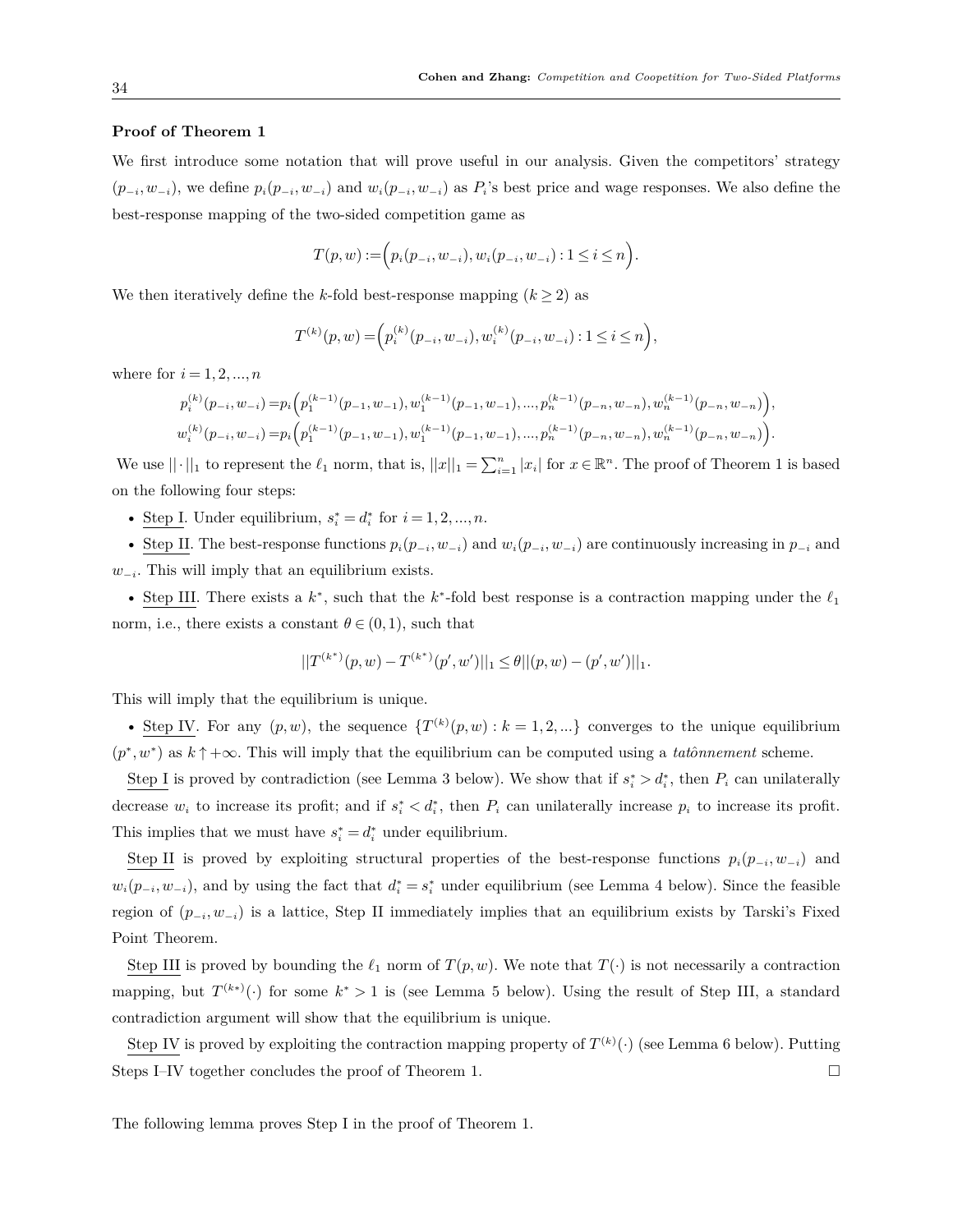LEMMA 3. *Under equilibrium,*  $d_i^* = s_i^*$  for  $i = 1, 2$ .

*Proof.* Assume by contradiction that  $s_i^* < d_i^*$ . This implies that  $d_i^* > \min\{d_i^*, s_i^*\} = s_i^*$ ,

$$
d_i^* = \sum_{j=1}^m \frac{\Lambda_j \exp[\nu_j + \min\{1, s_i^*/d_i^*\}(q_{ij} - \kappa_j p_i^* - \nu_j)]}{1 + \sum_{i'=1}^n \exp[\nu_j + \min\{1, s_{i'}^*/d_{i'}^*\}(q_{i'j} - \kappa_j p_{i'}^* - \nu_j)]},
$$

and

$$
s_i^* = \sum_{k=1}^l \frac{\Gamma_k \exp[\omega_k + \min\{1, d_i^* / s_i^*\} (a_{ik} + \eta_k w_i^* - \omega_k)]}{1 + \sum_{i'=1}^n \exp[\omega_k + \min\{1, d_{i'}^* / s_{i'}^*\} (a_{i'k} + \eta_k w_{i'}^* - \omega_k)]}.
$$

Consequently,  $P_i$  can increase its price to  $p_i^*(\epsilon) = p_i^* + \epsilon$  (for a sufficiently small  $\epsilon > 0$ ) and  $(w_i^*, p_{-i}^*, w_{-i}^*)$ remain unchanged, with the induced market outcome  $(d_i^*(\epsilon), s_i^*(\epsilon), d_{-i}^*(\epsilon), s_{-i}^*(\epsilon))$ , which satisfies

$$
d_i^*(\epsilon) = \sum_{j=1}^m \frac{\Lambda_j \exp[\nu_j + \min\{1, s_i^*(\epsilon)/d_i^*(\epsilon)\} (q_{ij} - \kappa_{ij}(p_i^* + \epsilon) - \nu_j)]}{1 + \exp[\nu_j + \min\{1, s_i^*(\epsilon)/d_i^*(\epsilon)\} (q_{ij} - \kappa_{ij}(p_i^* + \epsilon) - \nu_j)] + \sum_{i' \neq i} \exp[\nu_j + \min\{1, s_{i'}^*(\epsilon)/d_{i'}^*(\epsilon)\} (q_{i'j} - \kappa_{ij}p_{i'}^* - \nu_j)]}
$$

and

$$
s_i^*(\epsilon) = \sum_{k=1}^l \frac{\Gamma_k \exp[\omega_k + \min\{1, d_i^*(\epsilon)/s_i^*(\epsilon)\} (a_{ik} + \eta_k w_i^* - \omega_k)]}{1 + \sum_{i'=1}^n \exp[\omega_k + \min\{1, d_{i'}^*(\epsilon)/s_{i'}^*(\epsilon)\} (a_{i'k} + \eta_k w_{i'}^* - \omega_k)]}.
$$

One can check that, for a sufficiently small  $\epsilon > 0$ ,  $s_i^*(\epsilon) < d_i^*(\epsilon) < d_i^*, s_i^*(\epsilon) \geq s_i^*$ , and hence  $\min\{d_i^*(\epsilon), s_i^*(\epsilon)\}$  $s_i^*(\epsilon)$ , where the inequality follows from the fact that  $d_i(\epsilon)$  and  $s_i(\epsilon)$  are continuous in  $\epsilon$ . Thus,  $\pi_i(\epsilon)$  $(p_i^* + \epsilon - w_i^*) \min\{d_i^*(\epsilon), s_i^*(\epsilon)\} > (p_i^* - w_i^*)s_i^* = \pi_i^*$ , which contradicts the fact that  $(p_i^*, w_i^*, p_{-i}^*, w_{-i}^*)$  is an equilibrium. Therefore, we must have  $s_i^* \geq d_i^*$ .

Assume by contradiction that  $s_i^* > d_i^*$ . This implies that  $s_i^* > \min\{d_i^*, s_i^*\} = d_i^*$ . Consequently,  $P_i$  can decrease its wage to  $w_i^*(\epsilon) = w_i^* - \epsilon$  (for a sufficiently small  $\epsilon > 0$ ) and  $(p_i^*, w_i^*, p_{-i}^*)$  remain unchanged, with the induced market outcome  $(d_i^*(\epsilon), s_i^*(\epsilon), d_{-i}^*(\epsilon), s_{-i}^*(\epsilon))$ , which satisfies

$$
d_i^*(\epsilon) = \sum_{j=1}^m \frac{\Lambda_j \exp[\nu_j + \min\{1, s_i^*(\epsilon)/d_i^*(\epsilon)\} (q_{ij} - \kappa_j p_i^* - \nu_j)]}{1 + \exp[\nu_j + \min\{1, s_i^*(\epsilon)/d_i^*(\epsilon)\} (q_{ij} - \kappa_j p_i^* - \nu_j)] + \sum_{i' \neq i}^n \exp[\nu_j + \min\{1, s_{i'}^*(\epsilon)/d_{i'}^*(\epsilon)\} (q_{i'j} - \kappa_j p_{i'}^* - \nu_j)]},
$$

and

$$
s_i^*(\epsilon) = \sum_{k=1}^l \frac{\Gamma_k \exp[\omega_k + \min\{1, d_i^*(\epsilon)/s_i^*(\epsilon)\} (a_{ik} + \eta_k(w_i^* - \epsilon) - \omega_k)]}{1 + \exp[\omega_k + \min\{1, d_i^*(\epsilon)/s_i^*(\epsilon)\} (a_{i'k} + \eta_k(w_i^* - \epsilon) - \omega_k)] + \sum_{i' \neq i} \exp[\omega_k + \min\{1, d_{i'}^*(\epsilon)/s_{i'}^*(\epsilon)\} (a_{i'k} + \eta_k w_{i'}^* - \omega_k)]}.
$$

One check that, for a sufficiently small  $\epsilon > 0$ ,  $s_i^* > s_i^*(\epsilon) > d_i^*(\epsilon) > d_i^*$ , and hence  $\min\{d_i^*(\epsilon), s_i^*(\epsilon)\}$  $d_i^*(\epsilon) > d_i^*$ , where the inequality follows from the fact that  $d_i(\epsilon)$  and  $s_i(\epsilon)$  are continuous in  $\epsilon$ . Thus,  $\pi_i(\epsilon) = (p_i^* - w_i^* + \epsilon) \min\{d_i^*(\epsilon), s_i^*(\epsilon)\} > (p_i^* - w_i^*)d_i^* = \pi_i^*,$  contradicting that  $(p_i^*, w_i^*, p_{-i}^*, w_{-i}^*)$  is an equilibrium. Therefore, we have  $s_i^* \leq d_i^*$ . Since  $s_i^* \geq d_i^*$  and  $s_i^* \leq d_i^*$ , we conclude that  $s_i^* = d_i^*$  $\Box$ 

The following lemma establishes Step II in the proof of Theorem 1.

LEMMA 4.  $p_i(p_{-i}, w_{-i})$  and  $w_i(p_{-i}, w_{-i})$  are continuously increasing in  $p_{-i}$  and  $w_{-i}$ . Hence, an equilibrium *exists in the two-sided competition model.*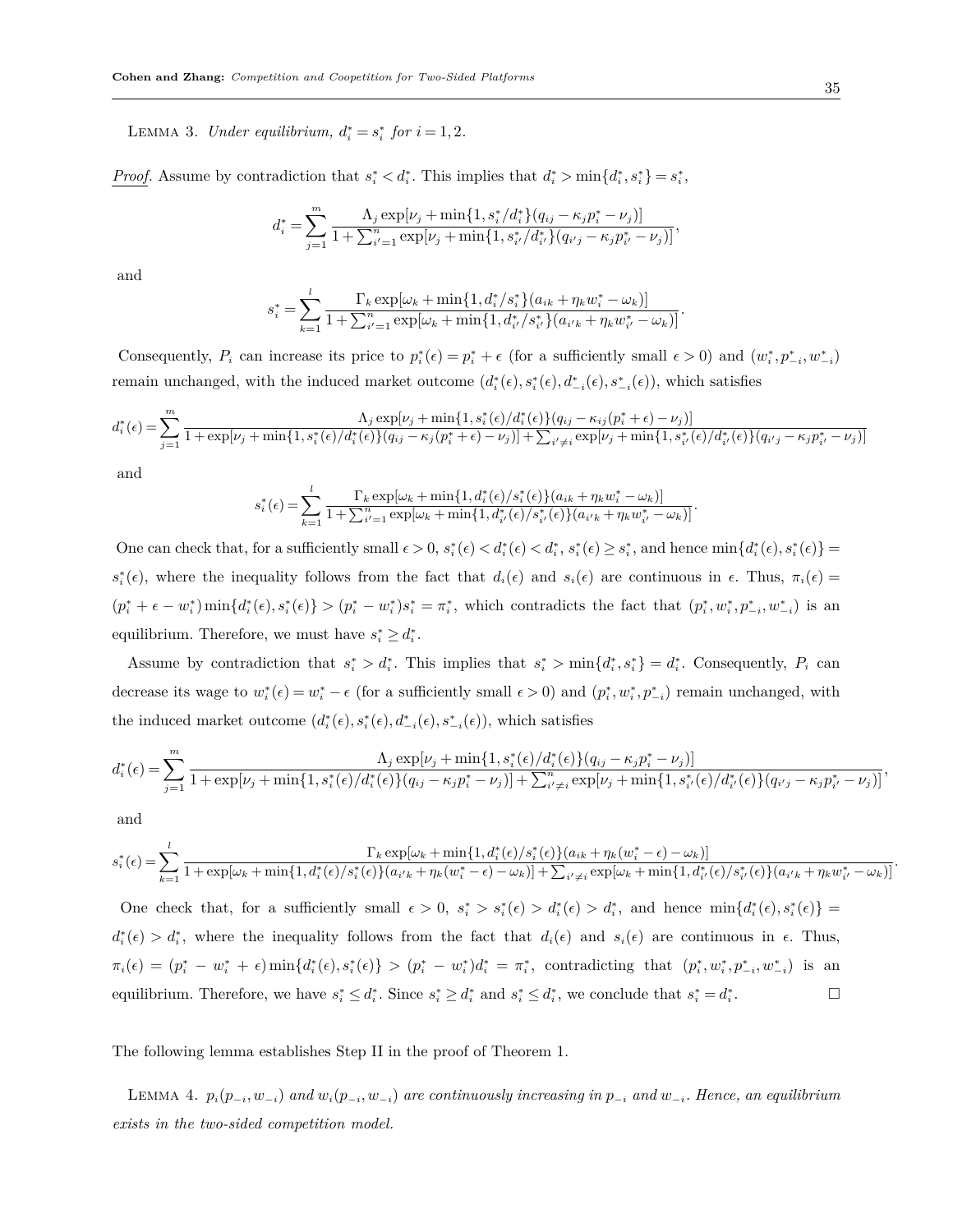*Proof.* Since  $s_i^* = d_i^*$ , we denote  $s = s_i = d_i$  as the demand/supply of  $P_i$ . Given  $(p_{-i}, w_{-i}, s)$ , we can formulate the price and wage optimization of  $P_i$  as follows:

$$
\max_{(p_i, w_i, s)} \pi_i(p_i, w_i, s | p_{-i}, w_{-i})
$$
\nwhere  $\pi_i(p_i, w_i, s | p_{-i}, w_{-i}) = (p_i - w_i)s$   
\n
$$
\sum_{j=1}^m d_{ij} = s
$$
\n
$$
p_i = \frac{q_{ij}}{\kappa_j} - \frac{1}{\kappa_j} \log \left( \frac{d_{ij}/\Lambda_j}{1 - d_{ij}/\Lambda_j} \right) - \frac{1}{\kappa_j} \log \left( 1 + \sum_{i' \neq i} \exp[\nu_j + \min\{1, s_{i'}/d_{i'}\}(q_{i'j} - \kappa_j p_{i'} - \nu_j)] \right) \forall j
$$
\n
$$
\sum_{k=1}^l s_{ik} = s
$$
\n
$$
w_i = -\frac{a_{ik}}{\eta_k} + \frac{1}{\eta_{ik}} \log \left( \frac{s_{ik}/\Gamma_k}{1 - s_{ik}/\Gamma_k} \right) + \frac{1}{\eta_k} \log \left( 1 + \sum_{i' \neq i} \exp[\omega_k + \min\{1, d_{i'}/s_{i'}\}(a_{i'k} + \eta_k w_{i'} - \omega_k)] \right) \forall k.
$$
\n(4)

Since  $p_i = \frac{q_{ij}}{\kappa}$  $\frac{q_{ij}}{\kappa_j} - \frac{1}{\kappa_j} \log \left( \frac{d_{ij}/\Lambda_j}{1 - d_{ij}/\Lambda_j} \right)$ 1*−dij/*Λ*<sup>j</sup>*  $\left(-\frac{1}{\kappa_j}\log\left(1+\sum_{i'\neq i}\exp[\nu_j+\min\{1,s_{i'}/d_{i'}\}(q_{i'j}-\kappa_jp_{i'}-\nu_j)]\right)\right)$  for all j, then  $d_{ij}$  is strictly decreasing in  $p_i$  for all *j*. Together with  $\sum_{j=1}^{m} d_{ij} = s$ , it implies that given *s*, there exists a unique  $p_i$  and a unique associated vector  $(d_{i1}, d_{i2}, ..., d_{im})$  that satisfy the constraints  $p_i = \frac{q_{ij}}{\kappa_i}$  $\frac{q_{ij}}{\kappa_j} - \frac{1}{\kappa_j} \log \left( \frac{d_{ij}/\Lambda_j}{1 - d_{ij}/\Lambda_j} \right)$ 1*−dij/*Λ*<sup>j</sup>* ) *−*  $\frac{1}{\kappa_j}\log\left(1+\sum_{i'\neq i}\exp[\nu_j+\min\{1,s_{i'}/d_{i'}\}(q_{i'j}-\kappa_jp_{i'}-\nu_j)]\right)$  for all j. Thus, given  $(p_{-i},w_{-i})$  and s, there exists a unique price *pi*(*s, p−<sup>i</sup> , w−<sup>i</sup>*) that satisfies all the constraints in (4). Analogously, there exists a unique wage  $w_i(s, p_{-i}, w_{-i})$  that satisfies all the constraints in (4). The corresponding demand for  $P_i$  from each segment *j*,  $d_{ij}$ , and the corresponding supply for  $P_i$  from each worker type  $k$ ,  $s_{ik}$ , are also uniquely determined. It is clear by (4) that given  $s, p_i(s, p_{-i}, w_{-i})$  is strictly increasing in  $p_{i'}$  and that  $w_i(s, p_{-i}, w_{-i})$  is strictly increasing in  $w_{i'}$ for all  $i' \neq i$ . In addition, given  $(p_{-i}, w_{-i}), p_i(s, p_{-i}, w_{-i})$  is strictly decreasing in s, whereas  $w_i(s, p_{-i}, w_{-i})$  is strictly increasing in s. By calculating the cross derivative, we can show that  $\pi_i(s|p_{-i},w_{-i}) := (p_i(s,p_{-i},w_{-i})$  $w_i(s, p_{-i}, w_{-i}))$ s is supermodular in  $(p_{i'}, s)$  for any  $i' \neq i$ . Therefore,  $s^* := \arg \max_s \pi_i(s|p_{-i}, w_{-i})$  is increasing in  $p_{i'}$ , which implies that  $w_i(p_{-i}, w_{-i}) = w_i(s^*, p_{-i}, w_{-i})$  is also increasing in  $p_{i'}$  for any  $i' \neq i$ .

We next show that  $p_i(p_{-i}, w_{-i}) = p_i(s^*, p_{-i}, w_{-i})$  is also strictly increasing in  $p_{i'}$  for  $i' \neq i$ . We define  $m(s, p_{-i}, w_{-i}) := p_i(s, p_{-i}, w_{-i}) - w_i(s, p_{-i}, w_{-i})$  as  $P_i$ 's profit margin given  $(s, p_{-i}, w_{-i})$ . Thus,

$$
\pi'_i(s|p_{-i},w_{-i}) = \partial_s m(s,p_{-i},w_{-i})s + m(s,p_{-i},w_{-i}).
$$

Since  $\pi'_i(s^*|p_{-i}, w_{-i}) = 0$ , we have  $\partial_s m(p_{-i}, w_{-i}, s^*)s^* + m(p_{-i}, w_{-i}, s^*) = 0$ . One should note by (4) that  $\partial_s m(p_{-i}, w_{-i}, s)$ s is strictly decreasing in s and independent of  $(p_{-i}, w_{-i})$ . Assume that  $\hat{p}_{i'} > p_i$   $(i' \neq i)$ , so we have  $\hat{s}^* > s^*$ . Thus,  $\partial_s m(\hat{s}^*, \hat{p}_{-i}, w_{-i})\hat{s}^* < \partial_s m(\hat{s}^*, p_{-i}, w_{-i})s^*$ . By the first-order condition (FOC),  $\pi'_i(\hat{s}^*|\hat{p}_{-i},w_{-i}) = \pi'_i(s^*|p_{-i},w_{-i}) = 0$ , that is,  $\partial_s m(\hat{s}^*,\hat{p}_{-i},w_{-i})\hat{s}^* + m(\hat{s}^*,\hat{p}_{-i},w_{-i}) = \partial_s m(s^*,p_{-i},w_{-i})s^* +$  $m(s^*, p_{-i}, w_{-i}) = 0$ . Hence, we must have  $m(\hat{s}^*, \hat{p}_{-i}, w_{-i}) > m(s^*, p_{-i}, w_{-i})$ . Therefore

$$
p_i(\hat{s}^*, \hat{p}_{-i}, w_{-i}) = w_i(\hat{s}^*, \hat{p}_{-i}, w_{-i}) + m_i(\hat{s}^*, \hat{p}_{-i}, w_{-i}) > w_i(s^*, p_{-i}, w_{-i}) + m_i(s^*, p_{-i}, w_{-i}) = p_i(s^*, p_{-i}, w_{-i}).
$$

Thus, both  $p_i(p_{-i}, w_{-i})$  and  $w_i(p_{-i}, w_{-i})$  are increasing in  $p_{i'}$   $(i' \neq i)$ . By using a similar argument, we can show that s<sup>\*</sup> is decreasing in  $w_{i'}$   $(i' \neq i)$ , which further implies that  $p_i(p_{-i}, w_{-i}) = p_i(s^*, p_{-i}, w_{-i})$  is increasing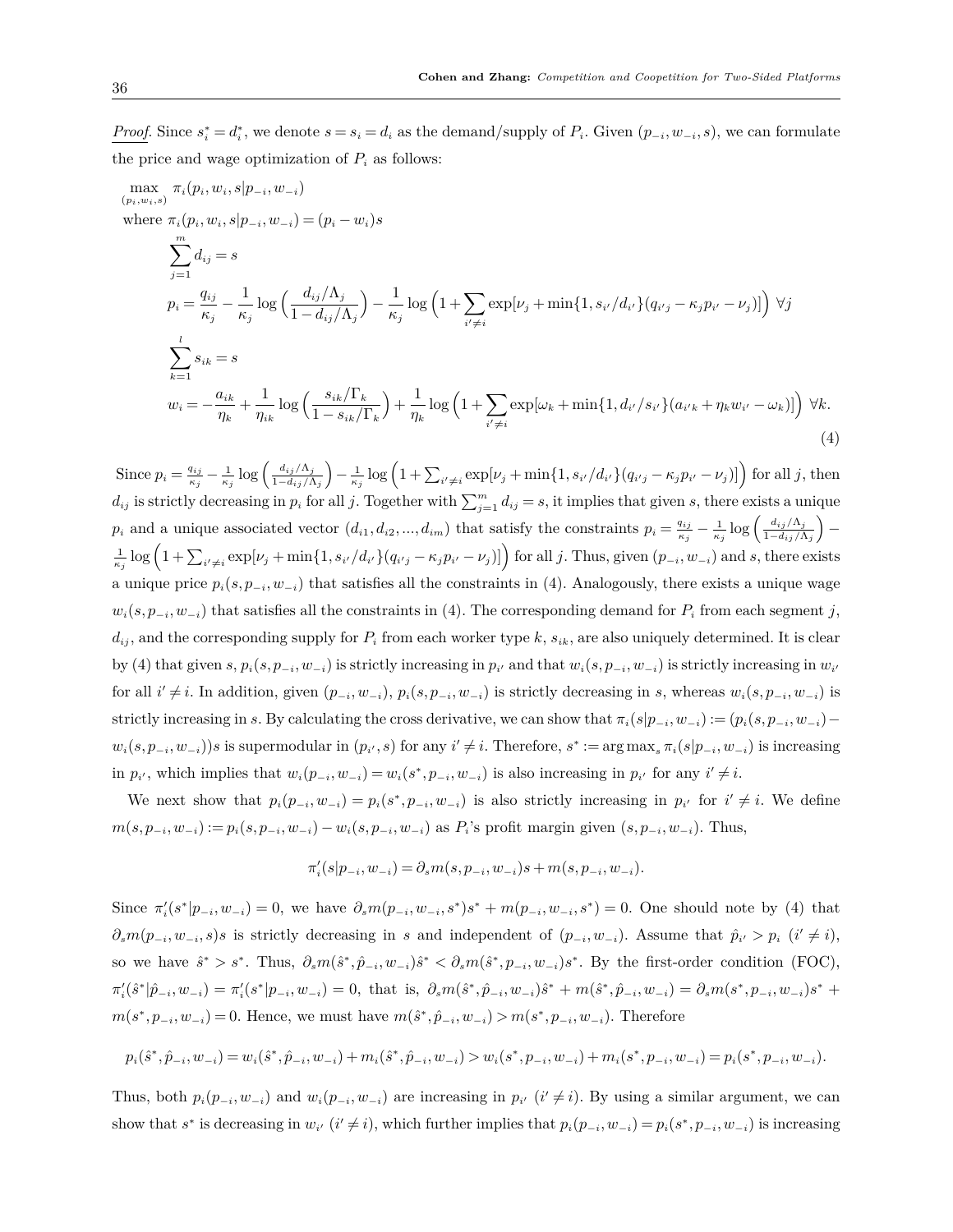in  $w_{i'}$  for  $i' \neq i$ . Moreover, a similar first-order argument suggests that the profit margin  $m(s^*, p_{-i}, w_{-i})$  is decreasing in  $w_{i'}$  for  $i' \neq i$ . We then conclude that

$$
w_i(p_{-i}, w_{-i}) = w_i(s^*, p_{-i}, w_{-i}) = p_i(s^*, p_{-i}, w_{-i}) - m_i(s^*, p_{-i}, w_{-i})
$$

is increasing in  $w_{i'}$  for  $i' \neq i$ . Thus, we have shown that both  $p_i(p_{-i}, w_{-i})$  and  $w_i(p_{-i}, w_{-i})$  are increasing in  $p_{i'}$ and in  $w_{i'}$  for  $i' \neq i$ . The continuity of  $p_i(p_{-i}, w_{-i})$  and  $w_i(p_{-i}, w_{-i})$  follows from the fact that  $\pi_i(s|p_{-i}, w_{-i})$ is continuous. This completes the proof of Step II. By Tarski's Fixed Point Theorem (see, e.g., Milgrom and Roberts 1990), the continuity and monotonicity of  $p_i(p_{-i}, w_{-i})$  and  $w_i(p_{-i}, w_{-i})$ , together with the fact that the feasible sets of  $p_i(\cdot, \cdot)$  and  $w_i(\cdot, \cdot)$  are lattices, imply that an equilibrium exists. □

We next show that the best response mapping is a contraction mapping, so that a unique equilibrium exists.

LEMMA 5. There exists a  $k^*$ , such that the  $k^*$ -fold best response is a contraction mapping under the  $\ell_1$ *norm, that is, there exists a constant*  $\theta \in (0,1)$ *, such that* 

$$
||T^{(k^*)}(p, w) - T^{(k^*)}(p', w')||_1 \leq \theta ||(p, w) - (p', w')||_1.
$$

*Furthermore, the equilibrium is unique.*

*Proof.* We assume that  $(p, w)$  and  $(\hat{p}, \hat{w})$  are identical except that  $\hat{p}_{i'} = p_{i'} + \delta$  for some *i*'. We observe that, for any  $i \neq i'$  and any *j* 

$$
\partial_{p_{i'}}\Big\{-\frac{1}{\kappa_j}\log\Big[1+\sum_{i''\neq i}\exp[\nu_j+\min\{1,s_{i''}/d_{i''}\}(q_{i''j}-\kappa_jp_{i'}-\nu_j)]\Big]\Big\}\leq \frac{\exp(q_{i'j}-\kappa_jp_{i'})}{1+\sum_{i''\neq i}\exp(q_{i''j}-\kappa_jp_{i'})}<\frac{\exp(q_{i'j})}{1+\exp(q_{i j})}
$$

By the mean-value theorem, for  $\delta > 0$  and any *j*,

$$
0 < \frac{1}{\kappa_j} \log \left[ 1 + \sum_{i'' \neq i} \exp[\nu_j + \min\{1, \hat{s}_{i''}/\hat{d}_{i''}\} (q_{i''j} - \kappa_j \hat{p}_{i''} - \nu_j)] \right] - \frac{1}{\kappa_j} \log \left[ 1 + \sum_{i'' \neq i} \exp[\nu_j + \min\{1, s_{i''}/d_{i''}\} (q_{i''j} - \kappa_j p_{i''} - \nu_j)] \right] < C_{i'j} \delta,
$$

where  $C_{i'j} := \frac{\exp(q_{i'j})}{1+\exp(q_{i'j})}$  $\frac{\exp(q_i t_j)}{1+\exp(q_i t_j)} < 1$ . Similarly, we have, for  $\delta > 0$  and  $i \neq i'$  and any *k*,

$$
0 < \frac{1}{\eta_k} \log \left[ 1 + \sum_{i'' \neq i} \exp[\omega_k + \min\{1, \hat{d}_{i''}/\hat{s}_{i''}\} (a_{i''k} + \eta_k \hat{p}_{i''} - \omega_k)] \right] - \frac{1}{\eta_k} \log \left[ 1 + \sum_{i'' \neq i} \exp[\omega_k + \min\{1, d_{i''}/s_{i''}\} (a_{i''k} + \eta_k p_{i''} - \omega_k)] \right] < D_{i'k} \delta,
$$

where  $D_{i'k} := \frac{\exp(a_{i'k})}{1 + \exp(a_{i'k})}$  $\frac{\exp(a_{i'k})}{1+\exp(a_{i'k})}$  < 1. Define  $s_i^* := \arg \max_s \pi_i(s|p_{-i}, w_{-i})$  and  $\hat{s}_i^* := \arg \max_s \pi_i(s|\hat{p}_{-i}, w_{-i})$  for  $i \neq i'$ . We denote the demand from each customer segment *j* for  $P_i$  associated with price vector  $\hat{p}_{-i}$  (resp.  $p_{-i}$ ) as  $\hat{d}_{ij}^*$  (resp.  $d_{ij}^*$ ). The supply of worker type *k* for  $P_i$  associated with price vector  $\hat{p}_{-i}$  (resp.  $p_{-i}$ ) is denoted as  $\hat{s}_{ik}^*$  (resp.  $s_{ik}^*$ ). Thus, we have  $\sum_{j=1}^m \hat{d}_{ij}^* = \sum_{k=1}^l \hat{s}_{ik}^* = \hat{s}_i^*$  and  $\sum_{j=1}^m d_{ij}^* = \sum_{k=1}^l s_{ik}^* = s_i^*$ . We denote  $\delta_i^2$  :=  $\max_j \left[ \log \left( \frac{\hat{d}_{i,j}^* / \Lambda_j}{1 - \hat{d}_{i,j}^* / \Lambda_j} \right) \right]$  $1−*d*<sup>*</sup><sub>*i*,*j*</sub> /Λ<sub>*j*</sub>$  $\left(-\log\left(\frac{a_{ij}^*/\Lambda_j}{1-s_{ij}^*/\Lambda_j}\right)\right]$  *>* 0 and  $\delta_i^3$ :=

 $\max_k \left[ \log \left( \frac{\hat{s}_{ik}^* / \Gamma_k}{1 - \hat{s}_{ik}^* / \Gamma_k} \right) \right]$  $\left( \frac{s_{ij}^*/\Gamma_k}{1-s_{ik}^*/\Gamma_k} \right)$  > 0. As shown in the proof of Step II of Theorem 1,  $\hat{d}_{ij}^* > d_{ij}^*$  for all j and  $\hat{s}_{ik}^* > s_{ik}^*$  for all k, and  $m_i(\hat{s}_i^*, \hat{p}_{-i}, w_{-i}) > m_i(s_i^*, p_{-i}, w_{-i})$ , that is, for any j,

$$
0 < [p_i(\hat{p}_{-i}, w_{-i}) - w_i(\hat{p}_{-i}, w_{-i})] - [p_i(p_{-i}, w_{-i}) - w_i(p_{-i}, w_{-i})] < \frac{1}{\kappa_j} \log \left[ 1 + \sum_{i' \neq i} \exp[\nu_j + \min\{1, \hat{s}_{i''}/\hat{d}_{i''}\}(q_{i''j} - \kappa_j \hat{p}_{i''} - \nu_j)] \right] \\ < -\frac{1}{\kappa_j} \log \left[ 1 + \sum_{i'' \neq i} \exp[\nu_j + \min\{1, s_{i''}/d_{i''}\}(q_{i''j} - \kappa_j p_{i''} - \nu_j)] \right] < C_{i'j} \delta. \tag{5}
$$

*.*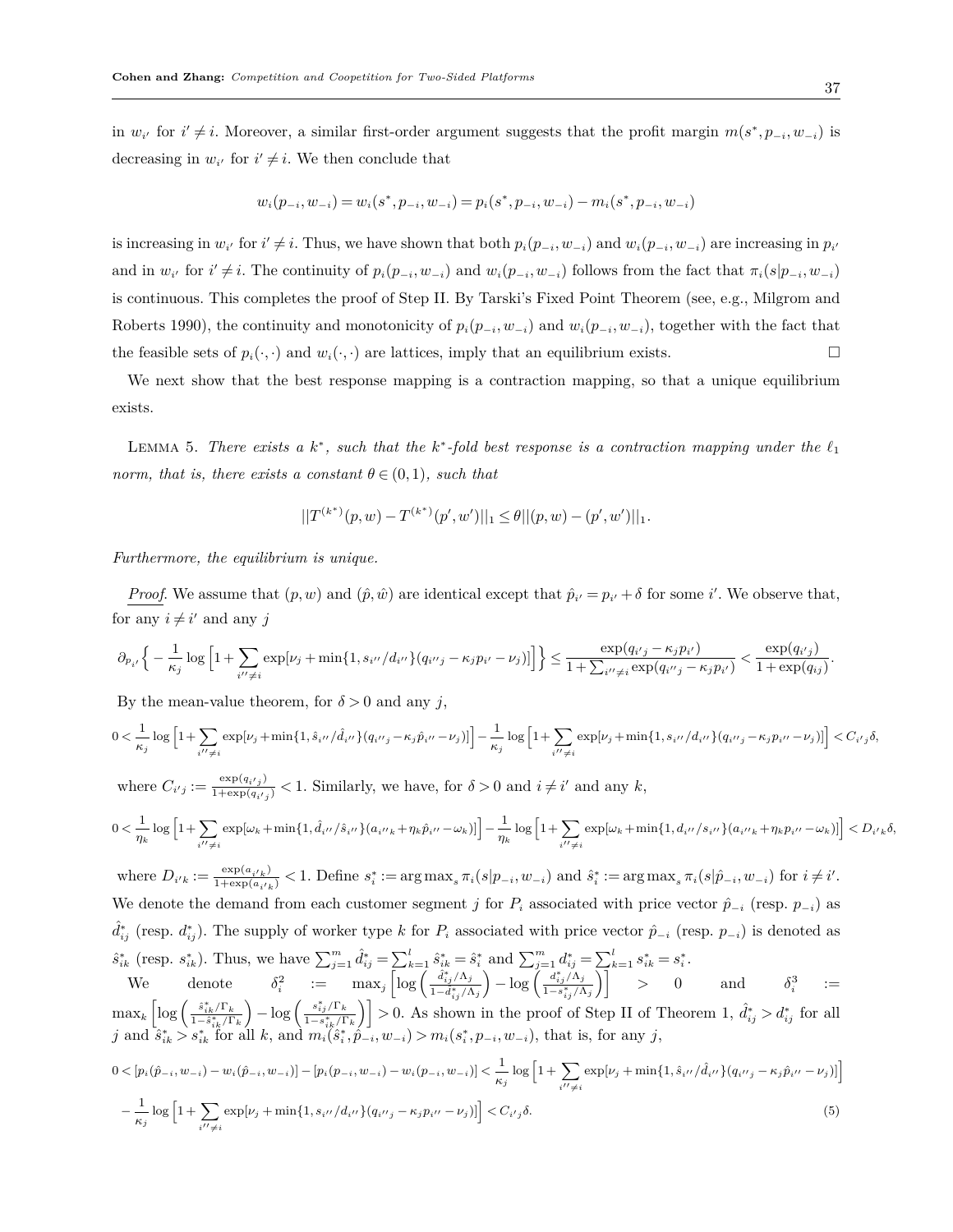Inequality (5) implies that  $\delta_i^2 + \delta_i^3 < C_{i'j}\delta$  for any *j*. Therefore, we obtain

$$
p_i(\hat{p}_{-i}, w_{-i}) - p_i(p_{-i}, w_{-i}) = -\log\left(\frac{\hat{d}_{ij}^*\wedge \Lambda_j}{1 - \hat{d}_{ij}^*\wedge \Lambda_j}\right) + \log\left(\frac{d_{ij}^*\wedge \Lambda_j}{1 - d_{ij}^*\wedge \Lambda_j}\right) + \frac{1}{\kappa_j}\log\left[1 + \sum_{i'' \neq i} \exp[\nu_j + \min\{1, \hat{s}_{i''}\wedge \hat{d}_{i''}\} (q_{i''j} - \kappa_j \hat{p}_{i''} - \nu_j)]\right] - \frac{1}{\kappa_j}\log\left[1 + \sum_{i'' \neq i} \exp[\nu_j + \min\{1, s_{i''}\wedge d_{i''}\} (q_{i''j} - \kappa_j p_{i''} - \nu_j)]\right]
$$
  

$$
<\!C_{i'j}\delta - \delta_i^2.
$$

Analogously, for all  $k, w_i(\hat{p}_{-i}, w_{-i}) - w_i(p_{-i}, w_{-i}) = \log \left( \frac{\hat{s}_{ik}^* / \Gamma_k}{1 - \hat{s}_{ik}^* / \Gamma_k} \right)$ ) *<sup>−</sup>* log ( *s ∗ ik/*Γ*<sup>k</sup>* 1*−s ∗ ik/*Γ*<sup>k</sup>*  $\int = \delta_i^3 < D_{i'k}\delta - \delta_i^2$ . As a result, for all  $i \neq i'$  and any *j* and *k*,

$$
|p_i(\hat{p}_{-i}, w_{-i}) - p_i(p_{-i}, w_{-i})| < C_{i'j}\delta \text{ and } |w_i(\hat{p}_{-i}, w_{-i}) - w_i(p_{-i}, w_{-i})| < D_{i'k}\delta.
$$

We define  $p_i^{(k)}$  (resp.  $w_i^{(k)}$ ) as the value of  $p_i$  (resp.  $w_i$ ) for the *k*-th iteration of *T* operated on  $(p, w)$ . Analogously,  $\hat{p}_i^{(k)}$  (resp.  $\hat{w}_i^{(k)}$ ) as the value of  $p_i$  (resp.  $w_i$ ) for the *k*-th iteration of *T* operated on  $(\hat{p}, w)$ . Repeating the argument above, we have that, for any *i* and any  $k \geq 1$ ,

$$
|\hat{p}_i^{(k)} - p_i^{(k)}| < C^{k-1} C_{i'} \delta \text{ and } |\hat{w}_i^{(k)} - w_i^{(k)}| < D^{k-1} D_{i'} \delta,
$$

where

$$
C := \max \left\{ \frac{\exp(q_{ij})}{1 + \exp(q_{ij})} : 1 \le i \le n, 1 \le j \le m \right\} < 1 \text{ and } D := \max \left\{ \frac{\exp(a_{ik})}{1 + \exp(a_{ik})} : 1 \le i \le n, 1 \le k \le l \right\} < 1.
$$
  
Define  $(\hat{p}^{(k)}, \hat{w}^{(k)}) := (\hat{p}_i^{(k)}, \hat{w}_i^{(k)} : 1 \le i \le n)$  and  $(p^{(k)}, w^{(k)}) := (p_i^{(k)}, w_i^{(k)} : 1 \le i \le n)$ . We have, for any  $k \ge 1$ ,  

$$
||(\hat{p}^{(k)}, \hat{w}^{(k)}) - (p^{(k)}, w^{(k)})||_1 \le (C^{k-1}C_{i'} + D^{k-1}D_{i'})\delta < 2E^k\delta,
$$

where  $E := \max\{C, D\} < 1$ . By using the triangular inequality, we have, for any  $k \ge 1$ ,

$$
||T^{(k)}(p,w)-T^{(k)}(p',w')||_1\leq 2E^k||(p,w)-(p',w')||_1.
$$

We define  $k^*$  as the smallest integer  $k$  such that  $2E^k < 1$  (i.e., the smallest integer  $k$  such that  $k >$ *−*log(2)*/* log(*E*)). Therefore, we obtain

$$
||T^{(k^*)}(p, w) - T^{(k^*)}(p', w')||_1 \le 2E^{k^*}||(p, w) - (p', w')||_1 < \theta ||(p, w) - (p', w')||_1,
$$

where  $\theta := 2E^{(k^*)} < 1$ . We conclude that  $T^{(k^*)}(\cdot, \cdot)$  is a contraction mapping under the  $\ell_1$  norm.

We next show that the equilibrium is unique. Assume by contradiction that there are two distinct equilibria  $(p^*, w^*)$  and  $(\bar{p}^*, \bar{w}^*)$ . Then, by the equilibrium definition, we have

$$
T(p^*, w^*) = (p^*, w^*)
$$
 and  $T(\bar{p}^*, \bar{w}^*) = (\bar{p}^*, \bar{w}^*).$ 

Therefore,

$$
T^{(k^*)}(p^*, w^*) = (p^*, w^*)
$$
 and  $T^{(k^*)}(\bar{p}^*, \bar{w}^*) = (\bar{p}^*, \bar{w}^*).$ 

Hence, we have

$$
||T^{(k^*)}(p^*, w^*) - T^{(k^*)}(\bar{p}^*, \bar{w}^*)||_1 = ||(p^*, w^*) - (\bar{p}^*, \bar{w}^*)||_1.
$$
\n(6)

Since  $T^{(k^*)}(\cdot,\cdot)$  is a contraction mapping, we have

$$
||T^{(k^*)}(p^*, w^*) - T^{(k^*)}(\bar{p}^*, \bar{w}^*)||_1 < \theta ||(p^*, w^*) - (\bar{p}^*, \bar{w}^*)||_1,
$$

contradicting Equation (6) if  $(p^*, w^*) \neq (\bar{p}^*, \bar{w}^*)$ . Thus, a unique equilibrium exists.  $\Box$ 

The following lemma establishes Step IV in the proof of Theorem 1.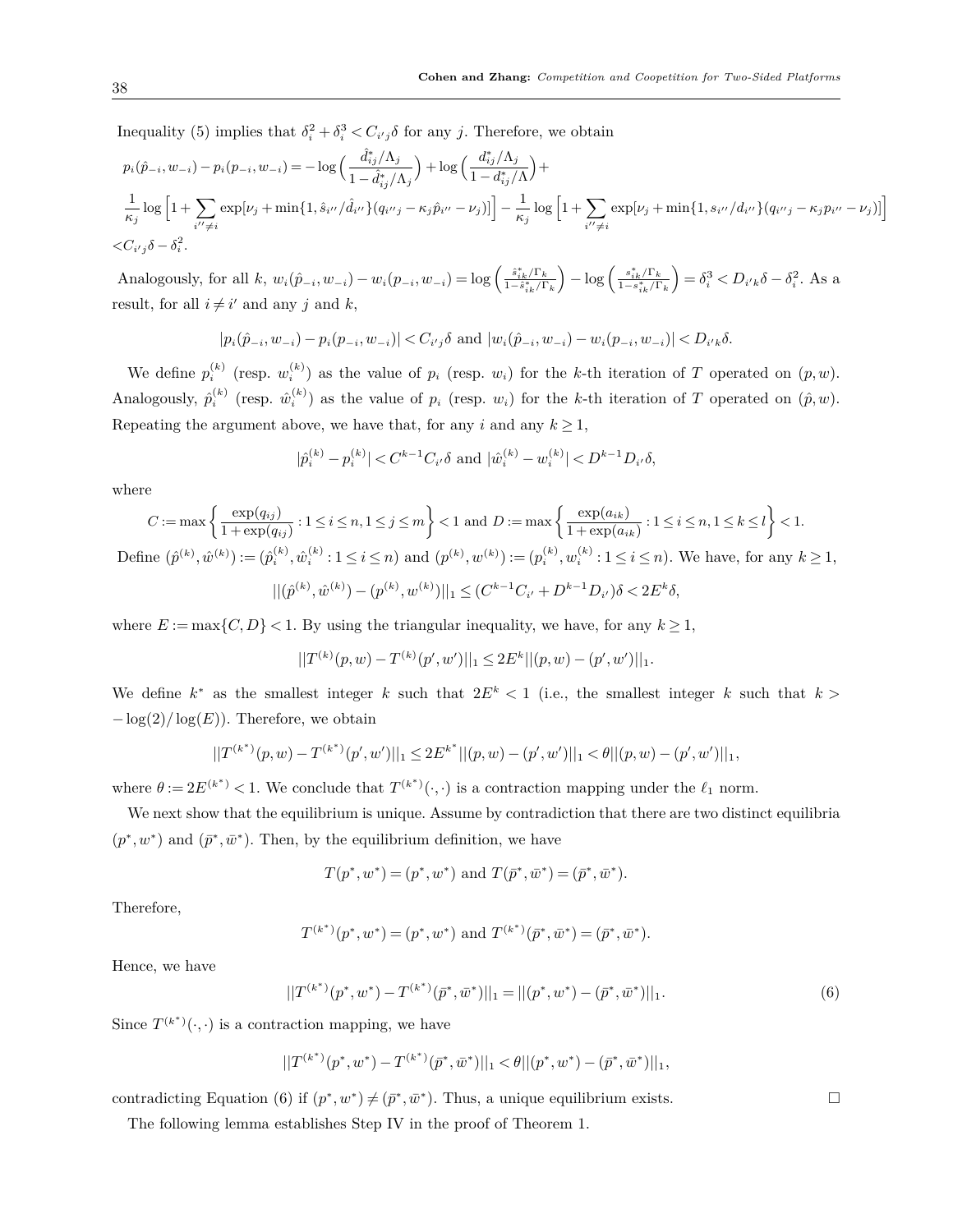*Proof.* It suffices to show that  $T^{(k)}(p, w)$  converges to the equilibrium  $(p^*, w^*)$  in the  $(p, w)$  space as  $k \uparrow +\infty$ . As shown in Step III,  $||T^{(k)}(p,w)-T^{(k)}(p',w')||_1 \leq 2E^k||(p,w)-(p',w')||_1$  for any  $(p,w)$  and  $(p',w')$ . We define  $(p^{(k)}, w^{(k)}) := T^{(k)}(p, w)$  for  $k \ge 1$ . For any  $k$  and  $l > 0$ ,

$$
|| (p^{(k)}, w^{(k)}) - (p^{(k+l)}, w^{(k+l)})||_1 \le \sum_{i=1}^l ||(p^{(k+i)}, w^{(k+i)}) - (p^{(k+i-1)}, w^{(k+i-1)})||_1
$$
  

$$
\le \sum_{i=1}^l 2E^{(k+i-1)} ||(p^{(1)}, w^{(1)}) - (p, w)||_1 \le \sum_{i=1}^{l} 2E^{(k+i-1)} ||(p^{(1)}, w^{(1)}) - (p, w)||_1 = \frac{2||(p^{(1)}, w^{(1)}) - (p, w)||_1 E^k}{1 - E},
$$

where the first inequality follows from the triangle inequality. Thus,  $||(p^{(k)}, w^{(k)}) - (p^{(k+l)}, w^{(k+l)})||_1 \to 0$ uniformly with respect to l as  $k \uparrow +\infty$ , that is,  $\{(p^{(k)}, w^{(k)}) : k \ge 1\}$  is a Cauchy sequence, and hence  $(p^{(k)}, w^{(k)})$ converges to  $(p^*, w^*)$ , which is a fixed point of  $T(\cdot, \cdot)$ , namely,  $T(p^*, w^*) = (p^*, w^*)$  so that  $(p^*, w^*)$  is the unique equilibrium. Hence, the unique equilibrium can be obtained using a *tato*ˆ*nnement* scheme, and this concludes the proof of Theorem 1.  $\Box$ 

## **Proof of Proposition 1**

**Part** (a). As shown in the proof of Theorem 1, the sequence  $\{T^{(k)}(p^{m*}, w^{m*}): k \geq 1\}$  converges to the equilibrium  $(p^*, w^*)$ . In the proof of Proposition 1, we have defined:

$$
(p^{(k)}, w^{(k)}) := T^{(k)}(p^{m*}, w^{m*})
$$
 for  $k \ge 1$ ,

and  $(p^{(0)}, w^{(0)}) := (p^{m*}, w^{m*})$ . We have also defined  $s_i^{(k)}$  as the optimal demand/supply of  $P_i$  in the *k*-th iteration of the *tatonnement* scheme. Then, it suffices to show that  $p_i^{(k)} < p_i^{(m*)}$  and  $w_i^{(k)} > w_i^{(m*)}$  for  $k \ge 1$ and  $i = 1, 2, ..., n$ .

Note that for a monopoly (i.e., a setting where a centralized decision maker seeks to maximize the total profit from all *n* platforms), we have  $d_i^{m*} = s_i^{m*}$  for  $i = 1, 2$ . Indeed, following the same argument as in the proof of Step I of Theorem 1, if  $d_i^{m*} > s_i^{m*}$ , we can increase  $p_i$  and strictly increase the profit of each platform. Analogously, if  $d_i^{m*} < s_i^{m*}$ , we can increase  $w_i$  and strictly increase the profit of each platform. As a result, under the optimal price and wage policies,  $d_i^{m*} = s_i^{m*}$  for  $i = 1, 2, ..., n$ .

We next show that  $p_i^{(1)} < p_i^{(0)}$  and  $w_i^{(1)} > w_i^{(0)}$  for all *i*. As shown in the proof of Theorem 1,  $(p_i^{(1)}, w_i^{(1)})$ can be represented by  $(p_i(s_i^{(1)}, p_{-i}^{(0)}, w_{-i}^{(0)}), w_i(s_i^{(1)}, p_{-i}^{(0)}, w_{-i}^{(0)}),$  where  $p_i(\cdot, \cdot, \cdot)$  (resp.  $w_i(\cdot, \cdot, \cdot)$ ) is the price (resp. wage) policy of  $P_i$  given  $(s, p_{-i}, w_{-i})$  and  $s_i^{(1)}$  is the optimal supply (which is equal to demand) obtained by solving the following optimization problem:

 $\max_{s} \pi_i(s|p^{(0)}_{-i}, w^{(0)}_{-i})$ 

 $\text{where } \pi_i(s|p_{-i}, w_{-i}) = (p_i - w_i)s$  $\sum_{i=1}^{m} d_{ij} = s$ *j*=1  $p_i = \frac{q_{ij}}{q}$  $\frac{q_{ij}}{\kappa_j}-\frac{1}{\kappa_j}$  $\frac{1}{\kappa_j}\log\left(\frac{d_{ij}/\Lambda_j}{1-d_{ij}/\Lambda_j}\right)$ ) *−* 1  $\frac{1}{\kappa_j} \log \left( 1 + \sum_{i \neq j} \right)$  $i' \neq i$  $\exp[\nu_j + \min\{1, s_{i'}/d_{i'}\}(q_{i'j} - \kappa_j p_{i'} - \nu_j)]\}\)$  for all j  $\sum_{i=1}^{l} s_{ik} = s$ *k*=1  $w_i = -\frac{a_{ik}}{l}$  $\frac{a_{ik}}{\eta_k} - \frac{1}{\eta_{ik}}$  $\frac{1}{\eta_{ik}}\log\left(\frac{s_{ik}/\Gamma_k}{1-s_{ik}/\Gamma_k}\right)$  $+1$  $\frac{1}{\eta_k} \log \left( 1 + \sum_{i \neq i}$  $i' \neq i$  $\exp[\omega_k + \min\{1, d_{i'}/s_{i'}\}(a_{i'k} + \eta_k w_{i'} - \omega_k)]\right)$  for all *k*.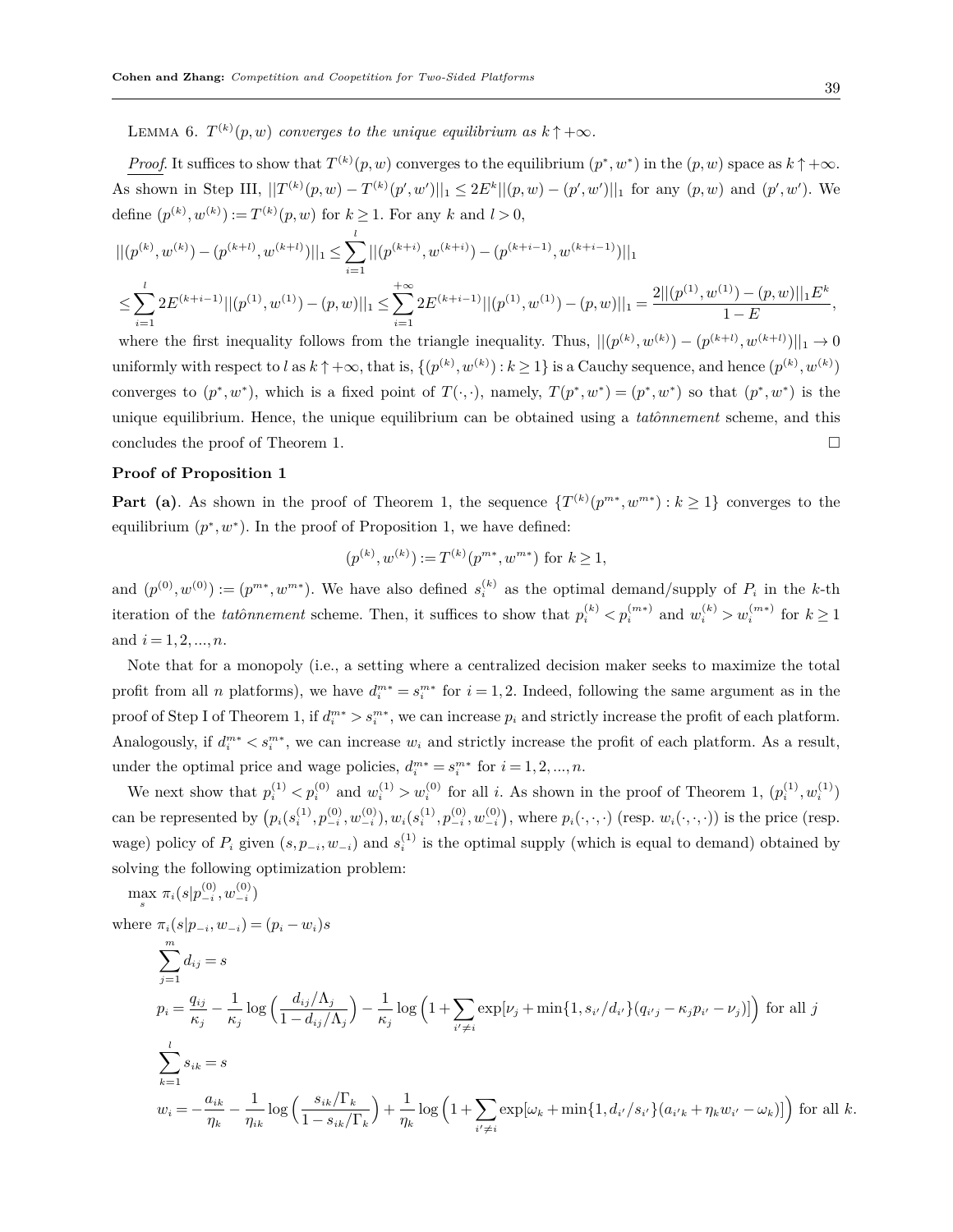Under the optimal policy, we have  $s_i^{m*} = d_i^{m*}$ , so the optimal price and wage of a monopoly  $(p_i^{m*}, w_i^{m*})$  can be obtained by  $(p_i(s_i^{m*}, p_{-i}^{(0)}, w_{-i}^{(0)}), w_i(s_i^{m*}, p_{-i}^{(0)}, w_{-i}^{(0)})),$  where  $s_i^{m*}$  is the solution to the following optimization problem:

$$
\max_{s} \left[ \pi_{i}(s|p_{-i}^{(0)}, w_{-i}^{(0)}) + \sum_{i' \neq i} \pi_{i'}(s) \right]
$$
\nwhere  $\pi_{i'}(s) = (p_{i'}^{(0)} - w_{i'}^{(0)}) \min\{d_{i'}, s_{i'}\}, i' \neq i$   
\nwith  $d_{i'} = \sum_{j=1}^{m} \frac{\Lambda_{j} \exp[\nu_{j} + \min\{1, s_{i'}/d_{i'}\}(q_{i'j} - \kappa_{j}p_{i'} - \nu_{j})]}{1 + \sum_{i''=1}^{n} \exp[\nu_{j} + \min\{1, s_{i''}/d_{i'}\}(q_{i''j} - \kappa_{j}p_{i''} - \nu_{j})]}\n\n $s_{i'} = \sum_{k=1}^{l} \frac{\Gamma_{k} \exp[\omega_{k} + \min\{1, d_{i'}/s_{i'}\}(a_{i'k} + \eta_{k}w_{i'} - \omega_{k})]}{1 + \sum_{i''=1}^{n} \exp[\omega_{k} + \min\{1, d_{i'}/s_{i'}\}(a_{i'k} + \eta_{k}w_{i''} - \omega_{k})]}\n.$$ 

One can easily check that, for all  $i' \neq i$ ,  $d_{i'}$ ,  $s_{i'}$ , and  $\pi_{i'}(\cdot)$  are all strictly decreasing in s. Since  $s_i^{(1)}$ is the maximizer of  $\pi_i(s)$ , we must have  $s_i^{m*} < s_i^{(1)}$ . Since, by the Proof of Lemma 4,  $p_i(s, p_{-i}^{(0)}, w_{-i}^{(0)})$  is strictly decreasing in s, whereas  $w_i(s, p_{-i}^{(0)}, w_{-i}^{(0)})$  is strictly increasing in s, we have  $p_i^{(1)} = p_i(s_i^{(1)}, p_{-i}^{(0)}, w_{-i}^{(0)})$  $p_i(s_i^{(m*)}, p_{-i}^{(0)}, w_{-i}^{(0)})$  and  $w_i^{(1)} = w_i(s_i^{(1)}, p_{-i}^{(0)}, w_{-i}^{(0)}) > w_i(s_i^{(m*)}, p_{-i}^{(0)}, w_{-i}^{(0)})$ . Then, we have shown that  $p_i^{(1)} < p_i^{(0)}$ and  $w_i^{(1)} > w_i^{(0)}$  for all  $i = 1, 2, ..., n$ .

We next show that if  $p_{i'}^{(k)} < p_{i'}^{(m*)}$  and  $w_{i'}^{(k)} > w_{i'}^{(m*)}$  for any  $i' \neq i$ , then  $p_i^{(k+1)} < p_i^{(m*)}$  and  $w_i^{(k+1)} > w_i^{(m*)}$ . Assume by contradiction that either  $p_i^{(k+1)} \geq p_i^{(m*)}$  or  $w_i^{(k+1)} \leq w_i^{(m*)}$ . Then, we have  $s_i^{(k+1)} < s_i^{m*}$  and  $m_i^{(k+1)} := p_i^{(k+1)} - w_i^{(k+1)} > m_i^{m*} := p_i^{(m*)} - w_i^{(m*)}$ . As shown in the proof of Theorem 1,  $\partial_s m(s, p_{-i}, w_{-i}) s$  is independent of  $(p_{-i}, w_{-i})$  and decreasing in *s*. Thus, we have:

$$
\partial_s\pi_i(s^{(k+1)}_i|p^{(k)}_{-i},w^{(k)}_{-i})=\partial_s m_i^{(k+1)}s^{(k+1)}_i+m_i^{(k+1)}>\partial_s m_i^{(m*)}s^{(m*)}_i+m_i^{(m*)}=\partial_s\pi_i(s^{(m*)}_i|p^{(m*)}_{-i},w^{(m*)}_{-i}),
$$

where the inequality follows from  $s_i^{(k+1)} < s_i^{m*}$  and  $m_i^{(k+1)} > m_i^{m*}$ . By the FOC of the monopoly model,

$$
\partial_s \pi_i(s_i^{(m*)}|p_{-i}^{(m*)},w_{-i}^{(m*)}) + \sum_{i' \neq i} \partial_s \pi_{i'}(s_i^{(m*)}|p_{-i}^{(m*)},w_{-i}^{(m*)}) = 0,
$$

so, we have that

$$
\partial_s \pi_i(s_i^{(m*)}|p_{-i}^{(m*)},w_{-i}^{(m*)}) = -\sum_{i'\neq i} \partial_s \pi_{i'}(s_i^{(m*)}|p_{-i}^{(m*)},w_{-i}^{(m*)}) > 0,
$$

where the inequality follows from the fact that  $\pi_{i'}(\cdot|p_{-i}^{(m*)},w_{-i}^{(m*)})$  is strictly decreasing in s (for  $i' \neq i$ ). This implies that  $\partial_s \pi_i(s_i^{(k+1)} | p_{-i}^{(k)}, w_{-i}^{(k)}) > 0$ , which contradicts the FOC  $\partial_s \pi_i(s_i^{(k+1)} | p_{-i}^{(k)}, w_{-i}^{(k)}) = 0$ . Thus, we must have  $p_i^{(k+1)} < p_i^{(m*)}$  and  $w_i^{(k+1)} < w_i^{(m*)}$  for all *i*. Proposition 1(a) then follows from taking the limit  $p_i^* = \lim_{k \to +\infty} p_i^{(k)} < p_i^{(0)} = p_i^{m*}$  and  $w_i^* = \lim_{k \to +\infty} w_i^{(k)} > w_i^{(0)} = w_i^{m*}$  for  $i = 1, 2, ..., n$ .

**Part** (b). We first show that the best-response functions  $p_i(p_{-i}, w_{-i})$  and  $w_i(p_{-i}, w_{-i})$  are increasing in  $\Lambda_j$  for any  $j = 1, 2, ..., m$ . Recall from the proof of Theorem 1 that  $p_i(p_{-i}, w_{-i})$  and  $w_i(p_{-i}, w_{-i})$  can be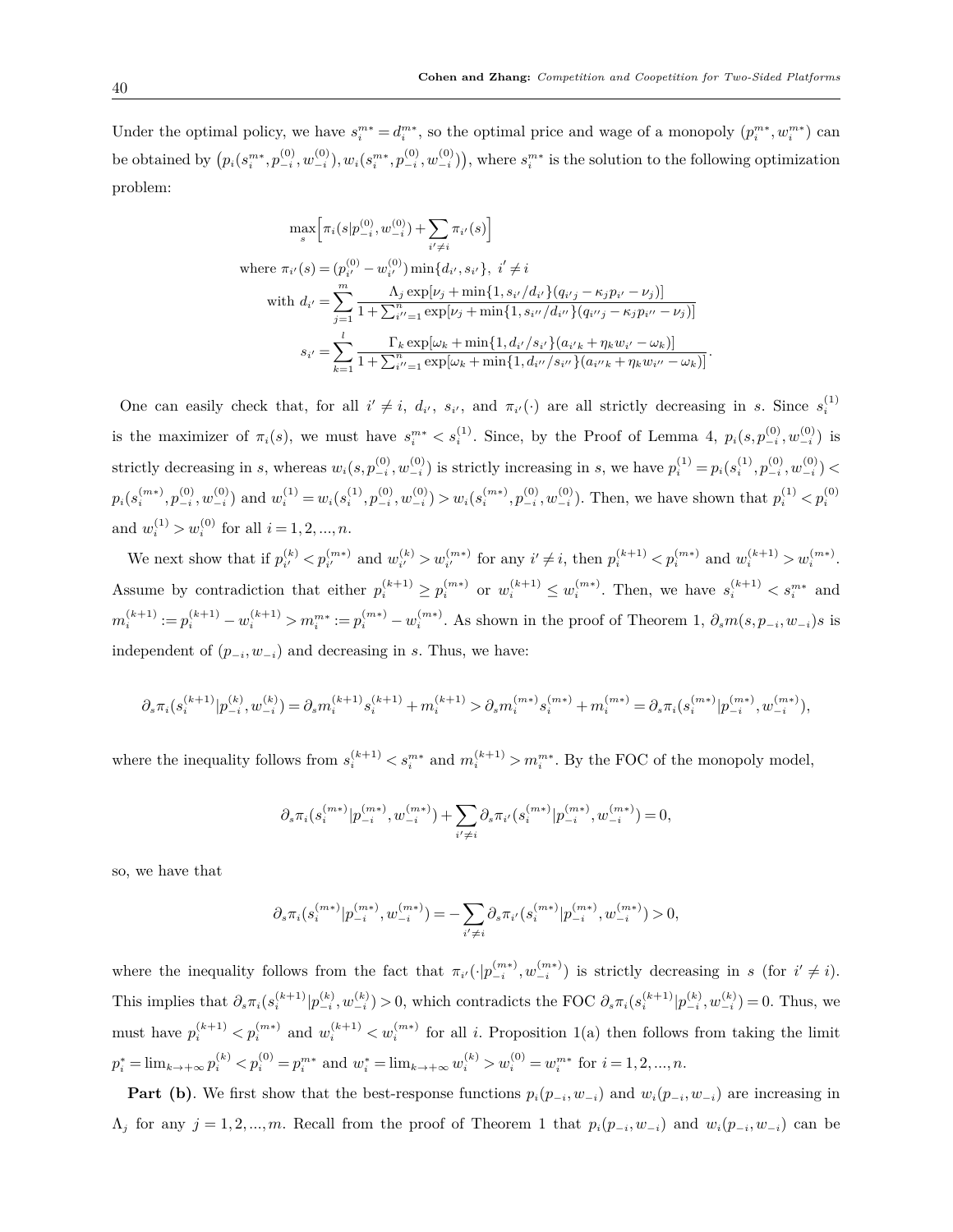characterized as the solution to the following optimization problem:

$$
\max_{s} \pi_{i}(s|p_{-i}, w_{-i}, \Lambda_{j})
$$
\nwhere  $\pi_{i}(s|p_{-i}, w_{-i}) = (p_{i} - w_{i})s$   
\n
$$
\sum_{j'=1}^{m} d_{ij'} = s
$$
\n
$$
p_{i} = \frac{q_{ij'}}{\kappa_{j'}} - \frac{1}{\kappa_{j'}} \log \left( \frac{d_{ij'}/\Lambda_{j'}}{1 - d_{ij'}/\Lambda_{j'}} \right) - \frac{1}{\kappa_{j'}} \log \left( 1 + \sum_{i' \neq i} \exp[\nu_{j'} + \min\{1, s_{i'}/d_{i'}\}(q_{i'j'} - \kappa_{j'}p_{i'} - \nu_{j'})] \right) \text{ for all } j'
$$
\n
$$
\sum_{k=1}^{l} s_{ik} = s
$$
\n
$$
w_{i} = -\frac{a_{ik}}{\eta_{k}} - \frac{1}{\eta_{k}} \log \left( \frac{s_{ik}/\Gamma_{k}}{1 - s_{ik}/\Gamma_{k}} \right) - \frac{1}{\eta_{k}} \log \left( 1 + \sum_{i' \neq i} \exp[\omega_{k} + \min\{1, d_{i'}/s_{i'}\}(a_{i'k} + \eta_{k}w_{i'} - \omega_{k})] \right) \text{ for all } k.
$$

By computing the cross derivative, one can see that  $\pi_i(s|p_{-i},w_{-i},\Lambda_j)$  is supermodular in  $(s,\Lambda_j)$  for any *j*. Therefore, *s <sup>∗</sup>* and

$$
w_i(s, p_{-i}, w_{-i}) = \frac{a_{ik}}{\eta_k} - \frac{1}{\eta_k} \log \left( \frac{s_{ik}/\Gamma_k}{1 - s_{ik}/\Gamma_k} \right) - \frac{1}{\eta_k} \log \left( 1 + \sum_{i' \neq i} \exp[\omega_k + \min\{1, d_{i'}/s_{i'}\}(a_{i'k} + \eta_k w_{i'} - \omega_k)] \right) \text{ for all } k
$$

are increasing in Λ*<sup>j</sup>* for any *i* and *j*.

We define  $t_{ij'} := \frac{d_{ij'} / \Lambda_{j'}}{1 - d_{ij'} / \Lambda_{ij'}} = \frac{d_{ij'}}{\Lambda_{j'} - d}$  $\frac{d_{ij'}}{\Lambda_{j'}-d_{ij'}}$ . We then have  $d_{ij'}=\frac{\Lambda_{j'}t_{ij'}}{1-t_{ij'}}$  and can write the following:

$$
s^* = \max_{s} \pi_i(s|p_{-i}, w_{-i}, \Lambda_j)
$$
  
\nwhere  $\pi_i(s|p_{-i}, w_{-i}) = (p_i - w_i)s$   
\n
$$
\sum_{j'=1}^{m} \frac{\Lambda_{j'} t_{ij'}}{1 - t_{ij'}} = s
$$
  
\n $p_i = \frac{q_{ij'}}{\kappa_{j'}} - \frac{1}{\kappa_{j'}} \log(t_{ij'}) - \frac{1}{\kappa_{j'}} \log(1 + \sum_{i' \neq i} \exp[\nu_{j'} + \min\{1, s_{i'}/d_{i'}\}(q_{i'j'} - \kappa_{j'}p_{i'} - \nu_{j'})]\})$  for all j'  
\n
$$
\sum_{k=1}^{l} s_{ik} = s
$$
  
\n $w_i = -\frac{a_{ik}}{\eta_k} - \frac{1}{\eta_{ik}} \log\left(\frac{s_{ik}/\Gamma_k}{1 - s_{ik}/\Gamma_k}\right) + \frac{1}{\eta_k} \log\left(1 + \sum_{i' \neq i} \exp[\omega_k + \min\{1, d_{i'}/s_{i'}\}(a_{i'k} + \eta_k w_{i'} - \omega_k)]\right)$  for all k.

If  $\Lambda_j$  increases, it follows that  $t_{ij}^*$ , which solves the above optimization problem decreases for all *j'*. Thus,

$$
p_i(p_{-i}, w_{-i}) = \frac{q_{ij'}}{\kappa_{j'}} - \frac{1}{\kappa_{j'}} \log(t_{ij'}^*) - \frac{1}{\kappa_{j'}} \log(1 + \sum_{i' \neq i} \exp[\nu_{j'} + \min\{1, s_{i'}/d_{i'}\}(q_{i'j'} - \kappa_{j'}p_{i'} - \nu_{j'})]\right)
$$

is increasing in  $\Lambda_j$ . We then have proved that both  $p_i(p_{-i}, w_{-i})$  and  $w_i(p_{-i}, w_{-i})$  are increasing in  $\Lambda_j$ . Since  $p_i(p_{-i}, w_{-i})$  and  $w_i(p_{-i}, w_{-i})$  are both increasing in  $p_{-i}$  and  $w_{-i}$ , then  $p_i^{(k)}$  and  $w_i^{(k)}$  are increasing in  $\Lambda$  for any  $k \geq 1$ . By Theorem 1,  $(p^*, w^*) = \lim_{k \uparrow +\infty} (p^{(k)}, w^{(k)})$ . Thus,  $p_i^* = \lim_{k \uparrow +\infty} p_i^{(k)}$  and  $w_i^* = \lim_{k \uparrow +\infty} w_i^{(k)}$  for  $i = 1, 2, \ldots, n$  are increasing in  $\Lambda_j$  for any *j*. This concludes the proof of Proposition 1(b). □

### **Proof of Theorem 2**

As in the proof of Theorem 1, we prove Theorem 2 using the following three steps:

• Under equilibrium,  $s_i^{c*} \geq d_i^{c*}$ , that is, supply dominates demand.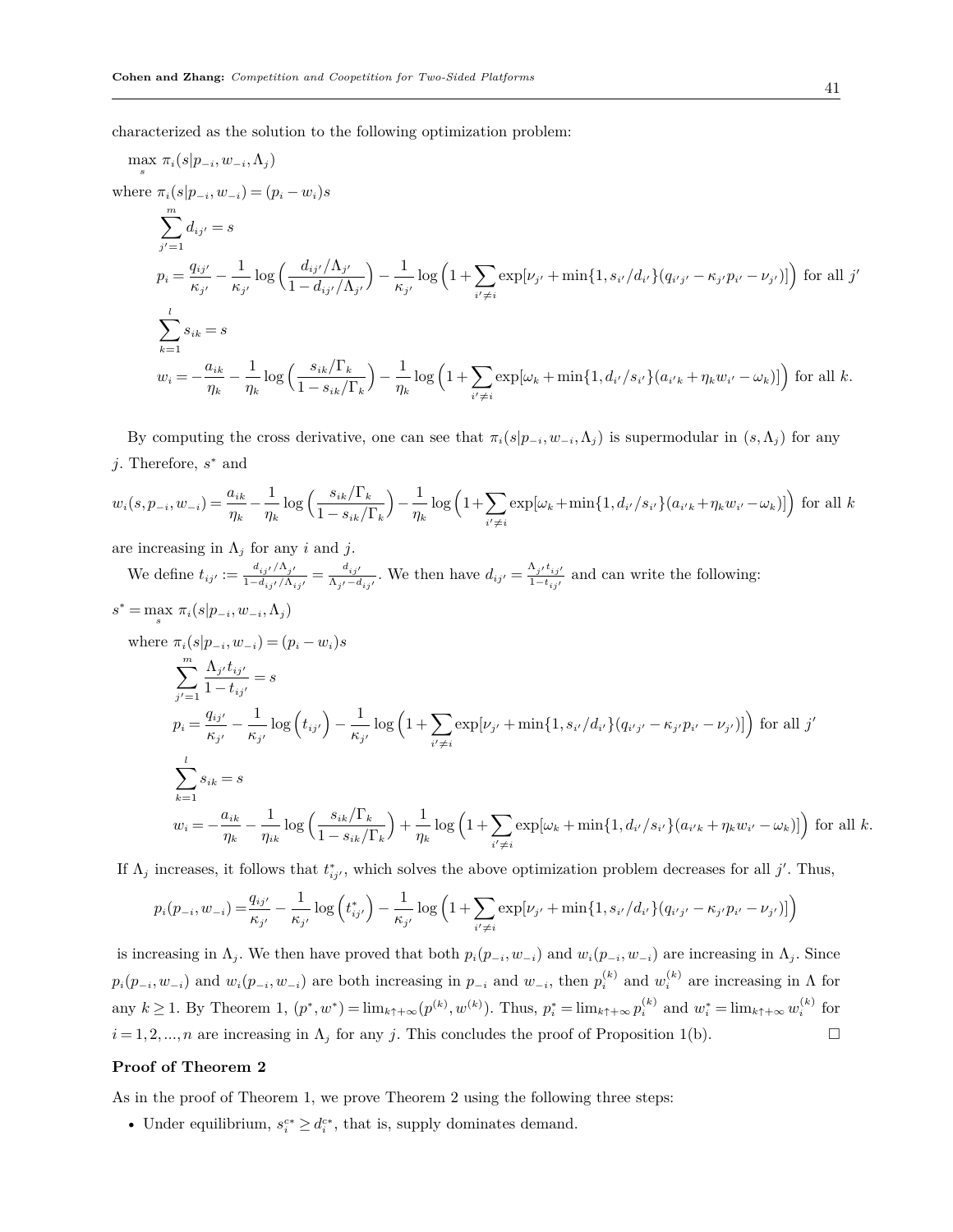• The best-response price  $p_i^c(p_{-i})$  is continuously increasing in  $p_j$  for any  $j \neq i$ . By Tarski's Fixed Point Theorem, this monotonicity implies that an equilibrium exists.

• The best-response mapping  $T^c(p) = (p_i^c(p_{-i}) : i = 1, 2, ..., n)$  satisfies

$$
||T^{c}(p) - T^{c}(p')||_1 \leq q_c ||p - p'||_1
$$
 for some  $q_c \in (0, 1)$ .

This will imply that the equilibrium is unique and can be computed using a *tato*ˆ*nnement* scheme. *Step I.*  $s_i^{c*} \geq d_i^{c*}$ 

If  $s_i^{c*} < d_i^{c*}$ , then  $P_i$  can increase its price from  $p_i^{c*}$  to  $\hat{p}_i^{c*} = p_i^{c*} + \epsilon$  (for a small  $\epsilon > 0$ ), and accordingly its wage from  $\beta_i p_i^{c*}$  to  $\beta_i p_i^{c*} + \beta_i \epsilon$ , where  $\epsilon$  is small enough so that  $\hat{s}_i^{c*} \leq \hat{d}_i$ . With this price adjustment,  $P_i$ 's profit increases by at least  $(1-\beta_i)\epsilon s_i^{c*} > 0$ , hence contradicting that  $(p_i^{c*}, p_{-i}^{c*})$  is an equilibrium. Therefore, we must have  $s_i^{c*} \ge d_i^{c*}$  for  $i = 1, 2, ..., n$ .

*Step II.*  $p_i^c(p_{-i})$  *is continuously increasing in*  $p_j$  *for all*  $j \neq i$ 

Since  $s_i^{c*} \geq d_i^{c*}$ , the price/wage optimization of  $P_i$  can be formulated as follows:

$$
\max_{p_i} (1 - \beta_i) p_i d_i
$$
\n
$$
\text{s.t. } d_i = \sum_{j=1}^m \frac{\Lambda_j \exp(q_{ij} - \kappa_j p_i)}{1 + \exp(q_{ij} - \kappa_j p_i) + \sum_{i' \neq i} \exp[\nu_j + \min\{1, s_{i'}/d_{i'}\}(q_{i'j} - \kappa_j p_{i'} - \nu_j)]}
$$
\n
$$
s_i = \sum_{k=1}^l \frac{\Gamma_k \exp[\omega_j + (a_{ik} + \eta_j \beta_i p_i - \omega_j) \cdot d_i/s_i]}{1 + \exp[\omega_j + (a_{ik} + \eta_j \beta_i p_i - \omega_j) \cdot d_i/s_i] + \sum_{i' \neq i} \exp[\omega_j + \min\{1, d_{i'}/s_{i'}\}(a_{i'k} + \eta_j \beta_{i'} p_{i'} - \omega_j)]}
$$
\n
$$
s_i \ge d_i.
$$

Note that the objective function is supermodular in  $(p_1, p_2, ..., p_n)$  and that the feasible set is a lattice. Thus, the best-response price  $p_i^c(p_{-i})$  is continuously increasing in  $p_{i'}$  for all  $i' \neq i$ . By Tarski's Fixed Point Theorem, an equilibrium  $p^{c*}$  exists.

*Step III.*  $T^c(\cdot)$  *is a contraction mapping under the*  $\ell_1$  *norm* 

As shown in the proof of Step II above,

$$
p_i^c(p_{-i}) = \arg \max (1 - \beta_i) p_i d_i
$$
  
s.t. 
$$
d_i = \sum_{j=1}^m \frac{\Lambda_j \exp(q_{ij} - \kappa_j p_i)}{1 + \exp(q_{ij} - \kappa_j p_i) + \sum_{i' \neq i} \exp[\nu_j + \min\{1, s_{i'} / d_{i'}\}(q_{i'j} - \kappa_j p_{i'} - \nu_j)]}
$$

$$
s_i = \sum_{k=1}^l \frac{\Gamma_k \exp[\omega_k + (a_{ik} + \eta_k \beta_i p_i - \omega_k) \cdot d_i/s_i]}{1 + \exp[\omega_k + (a_{ik} + \eta_k \beta_i p_i - \omega_k) \cdot d_i/s_i] + \sum_{i' \neq i} \exp[\omega_k + \min\{1, d_{i'}/s_{i'}\}(a_{i'k} + \eta_k \beta_{i'} p_{i'} - \omega_k)]}
$$

$$
s_i \ge d_i.
$$

We define  $\underline{p}_i(p_{-i})$  as the unconstrained optimizer of  $p_i d_i$  (without the constraint  $s_i \geq d_i$ ), which is increasing in  $p_{i'}$  for each  $i' \neq i$ , as shown in Step II. We also define  $\bar{p}_i(p_{-i})$  as the unique  $p_i$  such that  $s_i = d_i$ , which is also increasing in  $p_{i'}$   $(i' \neq i)$ . We have  $p_i^c(p_{-i}) = \max\{p_i(p_{-i}), \bar{p}_i(p_{-i})\}$ . It suffices to show that both  $\underline{p}(\cdot) := (\underline{p}_1(\cdot), \underline{p}_2(\cdot), ..., \underline{p}_n(\cdot))$  and  $\overline{p}(\cdot) := (\overline{p}_1(\cdot), \overline{p}_2(\cdot), ..., \overline{p}_n(\cdot))$  are contraction mappings under the  $\ell_1$  norm. We next show that there exists a constant  $C \in (0,1)$ , such that for any  $p, p' \in \mathbb{R}^n_+$ ,

$$
||\underline{p}(p) - \underline{p}(p')||_1 \le C||p - p'||_1 \text{ and } ||\overline{p}(p) - \overline{p}(p')||_1 \le C||p - p'||_1.
$$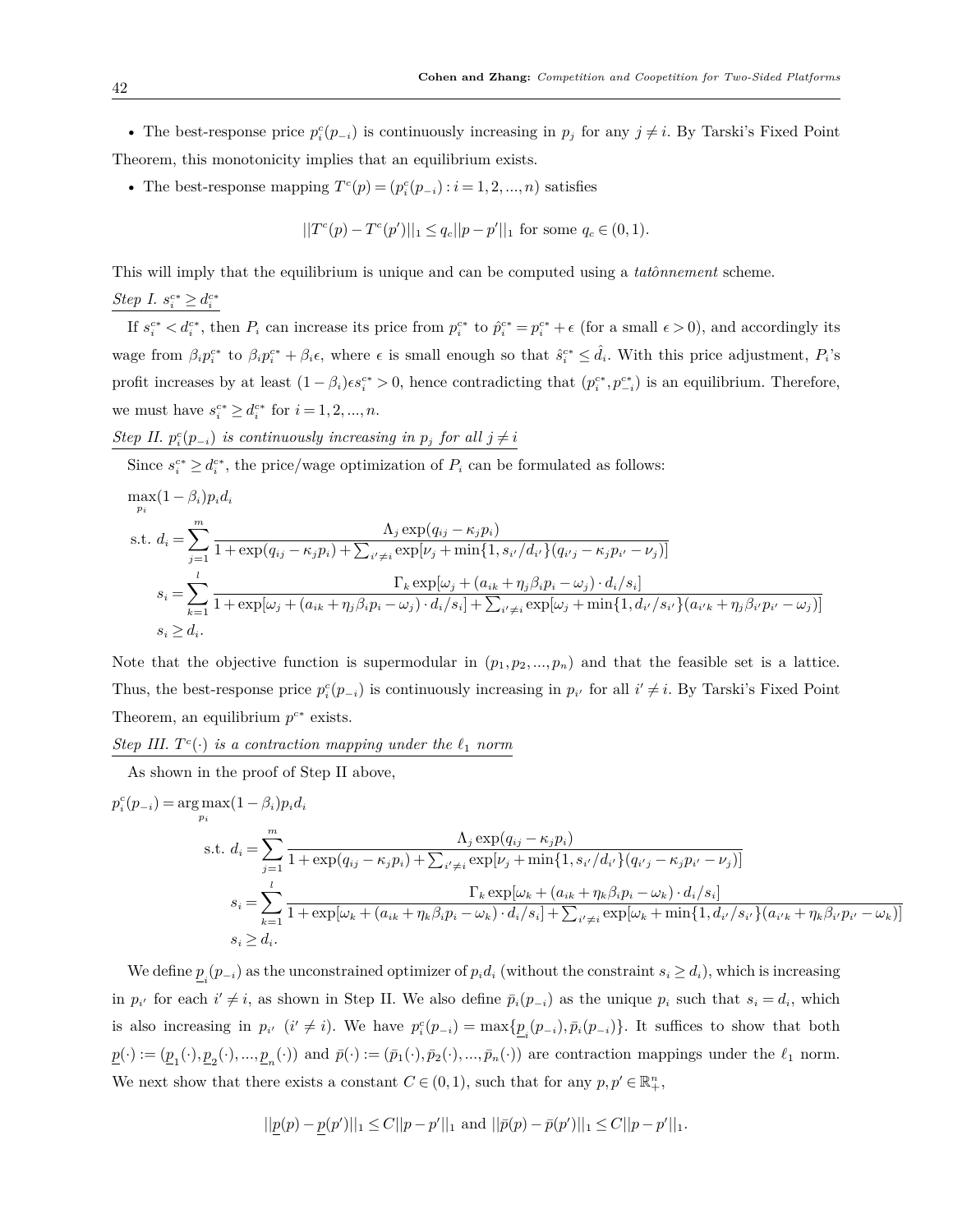Since the MNL demand model satisfies the diagonal dominance condition, that is, for any *j*,  $\frac{\partial^2 d_{ij}}{\partial n_i \partial n_j}$  $\frac{\partial}{\partial p_i \partial p_{i'}}$  > 0 for any  $i' \neq i$ , and

$$
\frac{\partial^2 d_{ij}}{\partial (p_i)^2} < -\sum_{i' \neq i} \frac{\partial^2 d_{ij}}{\partial p_i \partial p_{i'}} < 0,
$$

we have that, the  $\ell_1$  matrix norm for the Jacobian of  $p(\cdot)$ , denoted by  $C$ , is strictly below 1 (i.e.,  $C < 1$ ). Thus,

$$
||\underline{p}(p) - \underline{p}(p')||_1 \leq \underline{C}||p - p'||_1. \tag{7}
$$

We also note that  $\bar{p}_i(p_{-i})$  satisfies the following equation:

$$
\sum_{j=1}^{m} \frac{\Lambda_{j} \exp[q_{ij} - \kappa_{j} \bar{p}_{i}(p_{-i})]}{1 + \exp[q_{ij} - \kappa_{j} \bar{p}_{i}(p_{-i})] + \sum_{i' \neq i} \exp[\nu_{j} + \min\{1, s_{i'}/d_{i'}\}(q_{i'j} - \kappa_{j} p_{i'} - \nu_{j})]}
$$
\n
$$
= \sum_{k=1}^{l} \frac{\Gamma_{k} \exp[\omega_{j} + (a_{ik} + \eta_{j} \beta_{i} \bar{p}_{i}(p_{-i}) - \omega_{j}) \cdot d_{i}/s_{i}]}{1 + \exp[\omega_{j} + (a_{ik} + \eta_{j} \beta_{i} \bar{p}_{i}(p_{-i}) - \omega_{j}) \cdot d_{i}/s_{i}] + \sum_{i' \neq i} \exp[\omega_{j} + \min\{1, d_{i'}/s_{i'}\}(a_{i'k} + \eta_{j} \beta_{i'} p_{i'} - \omega_{j})]} := s.
$$

If  $\hat{p}_{i'} = p_{i'} + \delta$  for some  $i' \neq i$  and  $\delta > 0$  and  $\hat{p}_{i''} = p_{i''}$  for all other  $i'' \neq i$  and  $i'' \neq i'$ , we have

$$
\sum_{j=1}^{m} \frac{\Lambda_j \exp[q_{ij} - \kappa_j \bar{p}_i(p_{-i})]}{1 + \exp[q_{ij} - \kappa_j \bar{p}_i(p_{-i})] + \sum_{i' \neq i} \exp[\nu_j + \min\{1, \hat{s}_{i'}/\hat{d}_{i'}\}(q_{i'j} - \kappa_j \hat{p}_{i'} - \nu_j)]} > s, \text{ whereas}
$$
  

$$
\sum_{k=1}^{l} \frac{\Gamma_k \exp[\omega_j + (a_{ik} + \eta_j \beta_i \bar{p}_i(p_{-i}) - \omega_j) \cdot d_i/s_i]}{1 + \exp[\omega_j + (a_{ik} + \eta_j \beta_i \bar{p}_i(p_{-i}) - \omega_j) \cdot d_i/s_i] + \sum_{i' \neq i} \exp[\omega_j + \min\{1, \hat{d}_{i'}/\hat{s}_{i'}\}(a_{i'k} + \eta_j \beta_{i'} \hat{p}_{i'} - \omega_j)\} } < s.
$$

We denote the induced supply and demand under the price vector  $\hat{p}$  as  $\hat{s}$ . Furthermore, we have

$$
\sum_{j=1}^{m} \frac{\Lambda_j \exp[q_{ij} - \kappa_j \bar{p}_i(\hat{p}_{-i})]}{1 + \exp[q_{ij} - \kappa_j \bar{p}_i(\hat{p}_{-i})] + \sum_{i' \neq i} \exp[\nu_j + \min\{1, \hat{s}_{i'} / \hat{d}_{i'}\}(q_{i'j} - \kappa_j \hat{p}_{i'} - \nu_j)]}
$$
\n
$$
< \sum_{j=1}^{m} \frac{\Lambda_j \exp[q_{ij} - \kappa_j \bar{p}_i(p_{-i})]}{1 + \exp[q_{ij} - \kappa_j \bar{p}_i(p_{-i})] + \sum_{i' \neq i} \exp[\nu_j + \min\{1, \hat{s}_{i'} / \hat{d}_{i'}\}(q_{i'j} - \kappa_j \hat{p}_{i'} - \nu_j)]} := \bar{s}, \text{ and}
$$
\n
$$
\sum_{k=1}^{l} \frac{\Gamma_k \exp[\omega_j + (a_{ik} + \eta_j \beta_i \bar{p}_i(\hat{p}_{-i}) - \omega_j) \cdot d_i / s_i]}{1 + \exp[\omega_j + (a_{ik} + \eta_j \beta_i \bar{p}_i(\hat{p}_{-i}) - \omega_j) \cdot d_i / s_i] + \sum_{i' \neq i} \exp[\omega_j + \min\{1, \hat{d}_{i'} / \hat{s}_{i'}\}(a_{i'k} + \eta_j \beta_{i'} \hat{p}_{i'} - \omega_j)]}
$$
\n
$$
> \sum_{k=1}^{l} \frac{\Gamma_k \exp[\omega_j + (a_{ik} + \eta_j \beta_i \bar{p}_i(p_{-i}) - \omega_j) \cdot d_i / s_i]}{1 + \exp[\omega_j + (a_{ik} + \eta_j \beta_i \bar{p}_i(p_{-i}) - \omega_j) \cdot d_i / s_i] + \sum_{i' \neq i} \exp[\omega_j + \min\{1, \hat{d}_{i'} / \hat{s}_{i'}\}(a_{i'k} + \eta_j \beta_{i'} \hat{p}_{i'} - \omega_j)]} =: \underline{s}.
$$

Therefore,

$$
\hat{s} = \sum_{j=1}^{m} \frac{\Lambda_j \exp[q_{ij} - \kappa_j \bar{p}_i(\hat{p}_{-i})]}{1 + \exp[q_{ij} - \kappa_j \bar{p}_i(\hat{p}_{-i})] + \sum_{i' \neq i} \exp[\nu_j + \min\{1, \hat{s}_{i'} / \hat{d}_{i'}\}(q_{i'j} - \kappa_j \hat{p}_{i'} - \nu_j)]}
$$
\n
$$
> \sum_{k=1}^{l} \frac{\Gamma_k \exp[\omega_j + (a_{ik} + \eta_j \beta_i \bar{p}_i(\hat{p}_{-i}) - \omega_j) \cdot d_i/s_i]}{1 + \exp[\omega_j + (a_{ik} + \eta_j \beta_i \bar{p}_i(\hat{p}_{-i}) - \omega_j) \cdot d_i/s_i] + \sum_{i' \neq i} \exp[\omega_j + \min\{1, \hat{d}_{i'} / \hat{s}_{i'}\}(a_{i'k} + \eta_j \beta_{i'} \hat{p}_{i'} - \omega_j)]} \in (\underline{s}, \bar{s}).
$$

If  $\hat{s} < s$ , define p' as the solution to  $\sum_{k=1}^{l} \frac{\Gamma_k \exp[\omega_j + (a_{ik} + \eta_j \beta_i p' - \omega_j) \cdot d_i/s_i]}{1 + \exp[\omega_j + (a_{ik} + \eta_j \beta_i \bar{p}_i(p_{-i}) - \omega_j) \cdot d_i/s_i] + \sum_{i,l \neq i} \exp[\omega_j + \min\{1, \eta_j \cdot p'_{-i,l} + \eta_j \cdot p'_{-i,l} + \eta_j \cdot p'_{-i,l} + \eta_j \cdot p'_{-i,l} + \eta_j \cdot p'_{-i,l}$  $\frac{1_{k} \exp[\omega_{j} + (a_{ik} + \eta_{j}\beta_{i}\bar{p}_{i}(p_{-i}) - \omega_{j}) \cdot d_{i}/s_{i}] + \sum_{i' \neq i} \exp[\omega_{j} + \min\{1, \hat{d}_{i'}/\hat{s}_{i'}\} (a_{i'k} + \eta_{j}\beta_{i'}\hat{p}_{i'} - \omega_{j})]}{1 + \exp[\omega_{j} + (a_{ik} + \eta_{j}\beta_{i}\bar{p}_{i}(p_{-i}) - \omega_{j}) \cdot d_{i}/s_{i}] + \sum_{i' \neq i} \exp[\omega_{j} + \min\{1, \hat{d}_{i'}/\hat{s}_{i$  $s > \hat{s}$ . Hence,  $\bar{p}_i(\hat{p}_{-i}) < p'$ . By the diagonal dominance property of the MNL demand model, we have  $0 < \bar{p}(\hat{p}_{-i}) - \bar{p}(p_{-i}) < p' - \bar{p}(p_{-i}) < q_s \delta$ , where  $q_s := \max\{\frac{\exp(a_{ik})\beta_i}{1 + \exp(a_{ik})}\}$  $\frac{\exp(a_{ik})\beta_i}{1+\exp(a_{ik})}$ :  $1 \leq i \leq n, 1 \leq k \leq l$ } < 1.

Analogously, if  $\hat{s} > s$ , assume that  $p''$  satisfies  $\sum_{j=1}^{m} \frac{\Lambda_j \exp(q_{ij} - \kappa_j p'')}{1 + \exp(q_{ij} - \kappa_j p'') + \sum_{i \neq j} \exp[\nu_j + \min\{1, \hat{s}\}}$  $\frac{\Lambda_j \exp(q_{ij} - \kappa_j p^{\prime})}{1 + \exp(q_{ij} - \kappa_j p^{\prime\prime}) + \sum_{i' \neq i} \exp[\nu_j + \min\{1, \hat{s}_{i'}/\hat{d}_{i'}\}(q_{i'j} - \kappa_j \hat{p}_{i'} - \nu_j)]} =$  $s < \hat{s}$ . Since  $\hat{s} > s$ , we have  $\bar{p}(\hat{p}_{-i}) < p''$ . By the diagonal dominance condition of the MNL model, we have  $0 < \bar{p}(\hat{p}_{-i}) - \bar{p}(p_{-i}) < p'' - \bar{p}(p_{-i}) < q_d \delta$ , where  $q_d := \max\{\frac{\exp(q_{ij})\beta_i}{1 + \exp(q_{ij})}$  $\frac{\exp(q_{ij})\beta_i}{1+\exp(a_{ij})}: 1 \leq i \leq n, 1 \leq j \leq m \} < 1.$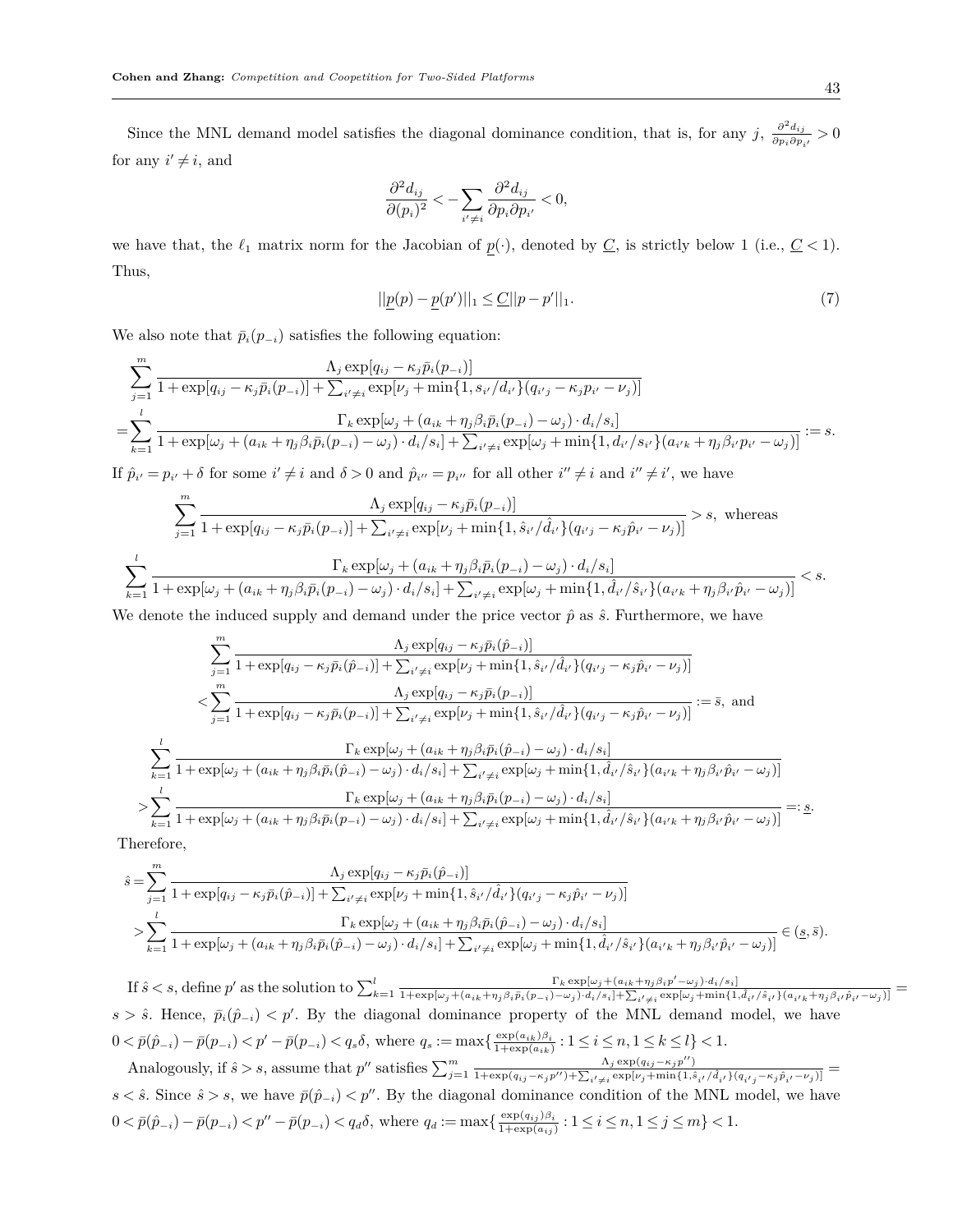We define  $q_c := \max\{q_d, q_s\} < 1$ . The above analysis implies that

$$
||\bar{p}(p) - \bar{p}(p')||_1 \le q_c ||p - p'||_1 \tag{8}
$$

By combining Equations (7) and (8), we obtain  $||\bar{p}(p) - \bar{p}(p')||_1 \le C||p - p'||_1$ , where  $C := \max\{C, q_c\} < 1$ . We have established that under a fixed commission, the best-response is a contraction mapping over the strategy space. Then, by using Banach's Fixed Point Theorem, a unique equilibrium exists and can be computed using a *tatônnement* scheme. This concludes the proof of Theorem 2.  $\Box$ 

## **B.1. Proof of Proposition 2**

In the the proof of Proposition 2, we define:

$$
(p^{(k)}, w^{(k)}) := T^{(k)}(p^{c*}, \beta p^{c*})
$$
 for  $k \ge 1$ ,

and  $(p^{(0)}, w^{(0)}) = (p^{c*}, \beta p^{c*})$ . By Theorem 1, we have  $(p^{(k)}, w^{(k)})$  converges to  $(p^*, w^*)$ , as  $k \uparrow +\infty$ . Furthermore, by the symmetry of the model primitives, we have, if  $p^{c*}$  is symmetric,  $p_1^{(k)} = p_2^{(k)} = ... = p_n^{(k)}$  and  $w_1^{(k)} = w_2^{(k)} = \dots = w_n^{(k)}$  for each  $k \ge 0$ .

**Part (a).** By Theorems 1 and 2, there exist a unique equilibrium  $(p^*, w^*)$  in the base model and a unique equilibrium  $p^{c*}$  in the model with a fixed-commission rate. If  $(p^*, w^*)$  is not symmetric, since all the model parameters are symmetric with respect to different platforms, customer segments, and worker types, we can find a permutation of  $(p^*, w^*)$ , which is not identical to  $(p^*, w^*)$ , but still an equilibrium, thus contradicting the uniqueness of  $(p^*, w^*)$ . Therefore,  $(p^*, w^*)$  must be symmetric, i.e.  $p_1^* = p_2^* = ... = p_n^*$  and  $w_1^* = w_2^* = ... = w_n^*$ . Similarly, we have  $p^{c*}$  is symmetric for the model with a fixed-commission rate, i.e.,  $p_1^{c*} = p_2^{c*} = ... = p_n^{c*}$ . This proves **part (a)**.

**Part (b).** If  $\beta = w_i^*/p_i^*$ , it is straightforward to check that  $p_i^* = p_i^{c*}$  and  $w_i^* = \beta p_i^* = \beta p_i^{c*} = w_i^{c*}$  for all i. Therefore,  $d_i^* = d_i^{c*}$  for all i as well.  $\pi_i^* = (p_i^* - w_i^*)d_i^* = (p_i^{c*} - w_i^{c*})d_i^{c*} = \pi_i^{c*}$ . If  $\beta \neq w_i^*/p_i^*$ , by the definition of the best-response operator  $T(\cdot, \cdot)$ , we have that, for each  $k \geq 0$ ,

$$
\big(p_i^{(k+1)}-w_i^{(k+1)}\big)d_i^{(k+1)} > \big(p_i^{(k)}-w_i^{(k)}\big)d_i^{(k)}.
$$

Therefore,

$$
\pi_i^* = (p_i^* - w_i^*)d_i^* = \lim_{k \uparrow + \infty} (p_i^{(k)} - w_i^{(k)})d_i^{(k)} > (p_i^{(0)} - w_i^{(0)})d_i^{(0)} = (p_i^{c*} - w_i^{c*})d_i^{c*} = \pi_i^{c*}.
$$

This proves **part (b)**.

**Part (c).** Because  $w_i^{(0)}/p_i^{(0)} = \beta \langle w_i^*/p_i^*$ , exactly the same argument as the proof of Proposition 1(a) demonstrates that  $p_i^{(1)} < p_i^{(0)}$  and  $w_i^{(1)} > w_i^{(0)}$ . Furthermore, by an induction argument similar to the proof of Proposition 1(a), we have if  $p_i^{(k)} < p_i^{(0)}$  and  $w_i^{(k)} > w_i^{(0)}$  then  $p_i^{(k+1)} < p_i^{(0)}$  and  $w_i^{(k+1)} > w_i^{(0)}$  for all  $k \geq 1$ . Putting these inequalities together and taking k to limit, we have  $p_i^* = \lim_{k \uparrow +\infty} p_i^{(k)} < p_i^{(0)} = p_i^{c*}$  and  $w_i^* = \lim_{k \uparrow +\infty} w_i^{(k)} > w_i^{(0)} = w_i^{c*}$  for all i. Finally,  $d_i^* > d_i^{c*}$  follows directly from  $p_i^* < p_i^{c*}$ . This proves **part (c)**.

**Part (c).** Because  $w_i^{(0)}/p_i^{(0)} = \beta > w_i^*/p_i^*$ , exactly the same argument as the proof of Proposition 1(a) demonstrates that  $p_i^{(1)} > p_i^{(0)}$  and  $w_i^{(1)} < w_i^{(0)}$ . Furthermore, by an induction argument similar to the proof of Proposition 1(a), we have if  $p_i^{(k)} > p_i^{(0)}$  and  $w_i^{(k)} < w_i^{(0)}$  then  $p_i^{(k+1)} > p_i^{(0)}$  and  $w_i^{(k+1)} < w_i^{(0)}$  for all  $k \geq 1$ . Putting these inequalities together and taking k to limit, we have  $p_i^* = \lim_{k \uparrow + \infty} p_i^{(k)} > p_i^{(0)} = p_i^{c*}$  and  $w_i^* = \lim_{k \uparrow +\infty} w_i^{(k)} < w_i^{(0)} = w_i^{c*}$  for all i. Finally,  $d_i^* < d_i^{c*}$  follows directly from  $p_i^* > p_i^{c*}$ . This proves **part (d)**. □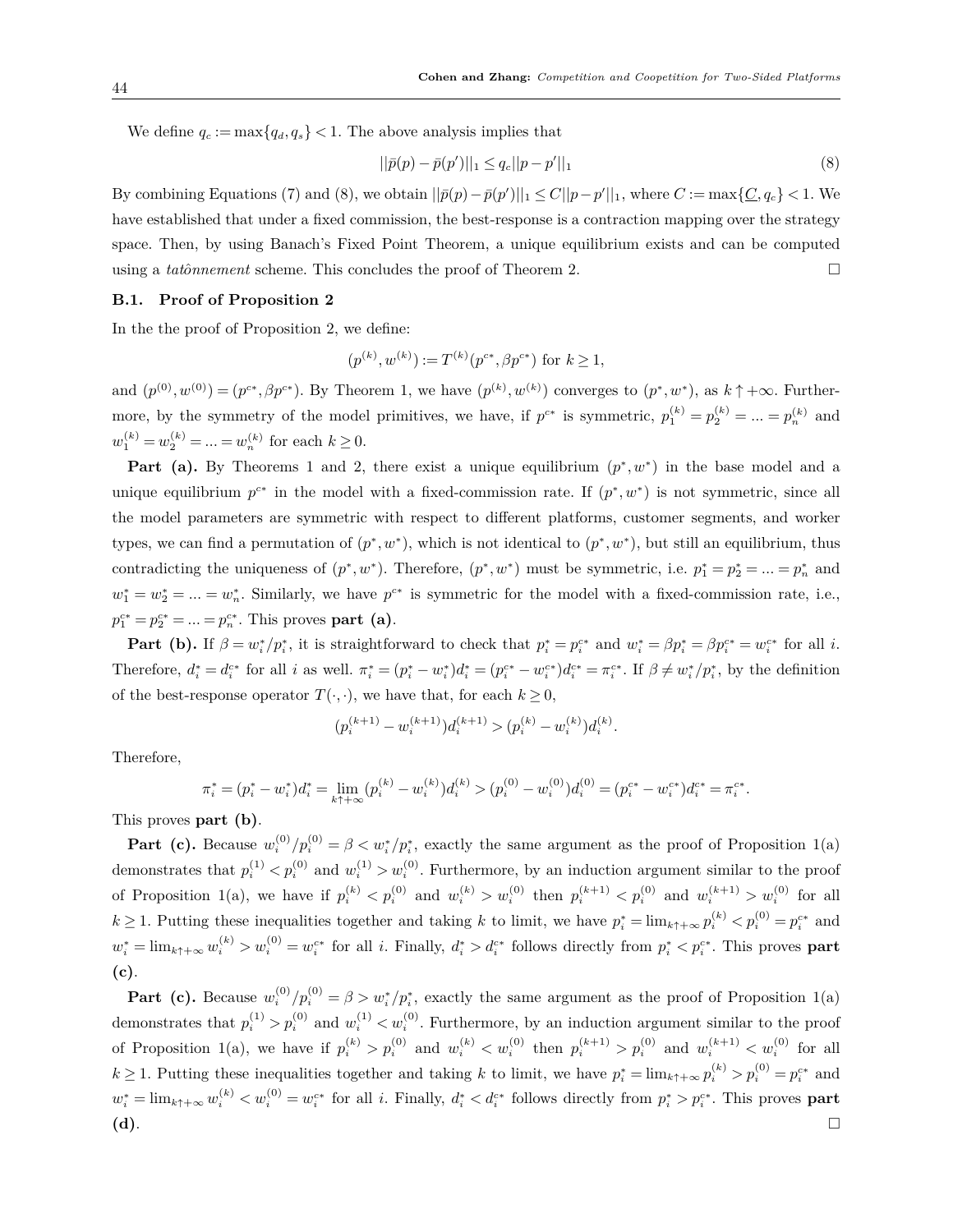## **Proof of Corollary 1**

The first part follows from the same argument as in the proof of Theorem 1. If  $s_i^{s*} < d_i^{s*}$ , then  $P_i$  can increase its price and strictly increase its profit. If  $s_i^{**} > d_i^{**}$ , then  $P_i$  can decrease its price and strictly increase its profit. As a result, under equilibrium, we must have  $s_i^{s*} = d_i^{s*}$  for  $i = 1, 2, ..., n$ . Similarly, the equilibrium existence and uniqueness follow from the same argument as in the proof of Theorem 1.  $\Box$ 

# **Proof of Theorem 3**

We first observe that the same argument as in the proof of Step I of Theorem 1 implies that, in equilibrium, the supply and demand of each platform should match. More specifically, if  $\tilde{s}_i^* > \tilde{\lambda}_i^*$  (resp.  $\tilde{s}_i^* < \tilde{\lambda}_i^*$ ),  $P_i$  can decrease (resp. increase) its wage  $\tilde{w}_i$  (resp. price  $\tilde{p}_i$ ) by a sufficiently small amount to strictly increase its profit. Here,  $\tilde{s}_i^*$  is the equilibrium supply of  $P_i$ ,  $\tilde{\lambda}_1^* = \tilde{d}_1^* + \tilde{d}_x^*/\tilde{n}$  is the total equilibrium demand for  $P_1$ 's workers, and  $\tilde{\lambda}_i^* = \tilde{d}_i^*$  is the total equilibrium demand for  $P_i$ 's workers  $(i = 2, 3, ..., n)$ . Using  $\tilde{s}_i^* = \tilde{\lambda}_i^*$ , we can write  $P_i$ 's profit function as follows:

$$
\tilde{\pi}_i(\tilde{p}, \tilde{w}) = (\tilde{p}_i - \tilde{w}_i)\tilde{d}_i + \gamma_i \left(\tilde{p}_x - \frac{\tilde{w}_1}{\tilde{n}}\right)\tilde{d}_x.
$$

Given  $P_{-i}$ 's strategy,  $(\tilde{p}_{-i}, \tilde{w}_{-i})$ , we use  $\tilde{p}_i(\tilde{p}_{-i}, \tilde{w}_{-i})$  and  $\tilde{w}_i(\tilde{p}_{-i}, \tilde{w}_{-i})$  to denote the best-response price and wage of  $P_i$  under coopetition. Given  $(\tilde{p}_{-i}, \tilde{w}_{-i}, \tilde{p}_x)$ , the price and wage optimization of  $P_1$  can be formulated as follows:

$$
\begin{split}\n&\max_{(\tilde{p}_{1},\tilde{w}_{1},\tilde{d}_{1},\tilde{d}_{x})} (\tilde{p}_{1}-\tilde{w}_{1})\tilde{d}_{1} + \gamma_{1} \left( \tilde{p}_{x} - \frac{\tilde{w}_{1}}{\tilde{n}} \right) \tilde{d}_{x} \\
&\text{where } \sum_{j=1}^{m} \tilde{d}_{1j} = \tilde{d}_{1} \\
&\tilde{p}_{1} = \frac{q_{1j}}{\kappa_{j}} - \frac{1}{\kappa_{j}} \log \left( \frac{\tilde{d}_{1j}/\Lambda_{j}}{1 - \tilde{d}_{1j}/\Lambda_{j}} \right) - \frac{1}{\kappa_{j}} \log \left( 1 + \sum_{i' \neq 1} \exp[\nu_{j} + \min\{1, \tilde{s}_{i'}/\tilde{d}_{i'}\} (q_{i'j} - \kappa_{j}\tilde{p}_{i'} - \nu_{j})] \right) \text{ for all } j \\
&\sum_{j=1}^{m} \tilde{d}_{xj} = \tilde{d}_{x} \\
&\tilde{p}_{x} = \frac{q_{xj}}{\kappa_{j}} - \frac{1}{\kappa_{j}} \log \left( \frac{\tilde{d}_{xj}/\Lambda_{j}}{1 - \tilde{d}_{xj}/\Lambda_{j}} \right) - \frac{1}{\kappa_{j}} \log \left( 1 + \sum_{i' \neq x} \exp[\nu_{j} + \min\{1, \tilde{s}_{i'}/\tilde{d}_{i'}\} (q_{i'j} - \kappa_{j}\tilde{p}_{i'} - \nu_{j})] \right) \text{ for all } j \\
&\sum_{k=1}^{l} \tilde{s}_{1k} = \tilde{d}_{1} + \frac{\tilde{d}_{x}}{\tilde{n}} \\
&\tilde{w}_{1} = -\frac{a_{1k}}{\eta_{k}} - \frac{1}{\eta_{1k}} \log \left( \frac{\tilde{s}_{1k}/\Gamma_{k}}{1 - \tilde{s}_{1k}/\Gamma_{k}} \right) + \frac{1}{\eta_{k}} \log \left( 1 + \sum_{i' \neq 1} \exp[\omega_{k} + \min\{1, \tilde{d}_{i'}/\tilde{s}_{i'}\} (a_{i'k} + \eta_{k}\tilde{w}_{i'} - \omega_{k})] \right) \text{ for all } k. \n\end{split
$$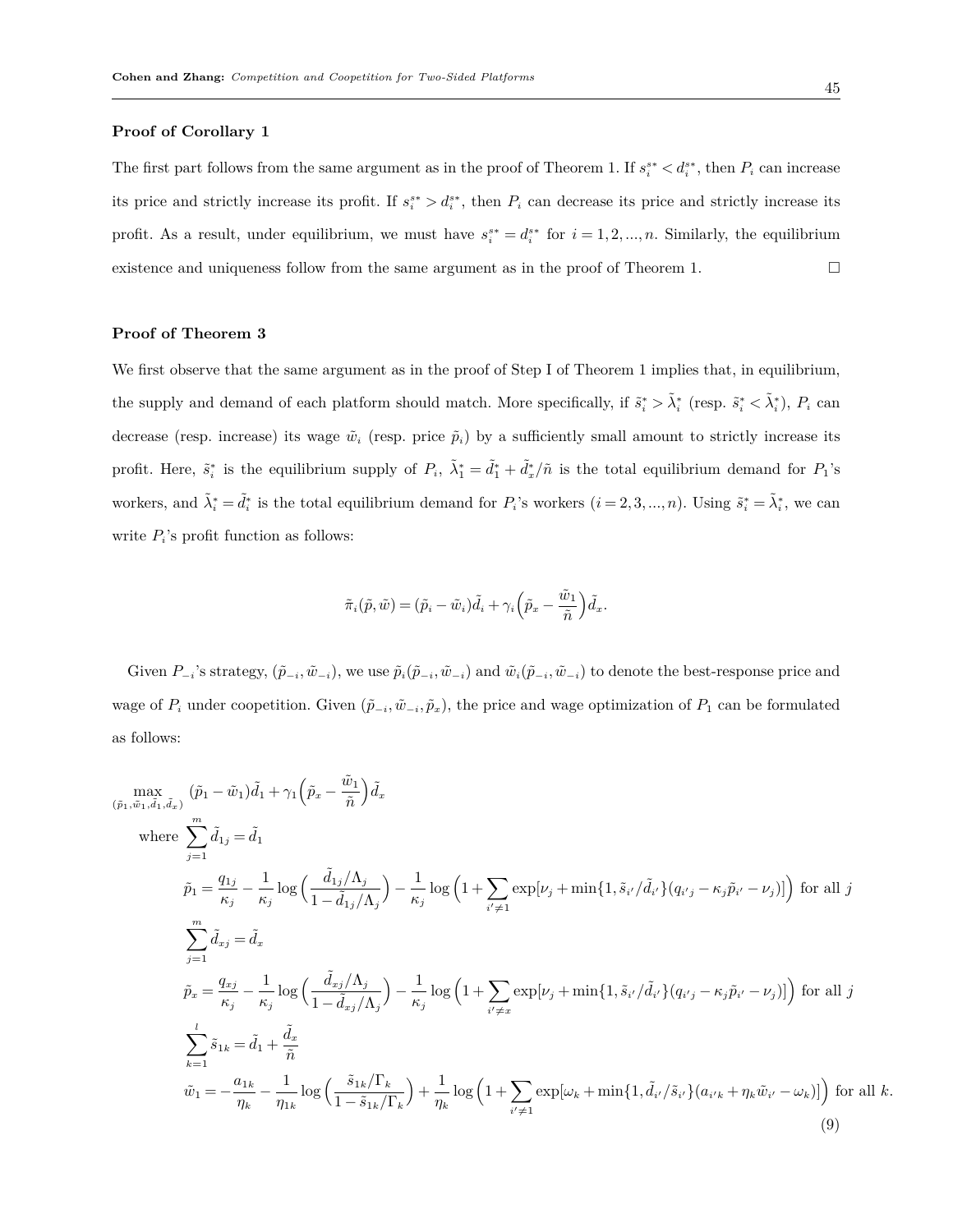In addition, the price and wage optimization for 
$$
I_i
$$
 ( $i \in \infty$ ,..., $n$ ) can be formulated as shows (we use  $\gamma_2 = 1 - \gamma_1$  and  $\gamma_i = 0$  for  $i = 3, 4, ..., n$ ):\n
$$
\max_{(\tilde{p}_i, \tilde{w}_i, \tilde{d}_i)} (\tilde{p}_i - \tilde{w}_i) \tilde{d}_i + \gamma_i \left( \tilde{p}_x - \frac{\tilde{w}_1}{\tilde{n}} \right) \tilde{d}_x
$$
\nwhere\n
$$
\sum_{j=1}^{m} \tilde{d}_{ij} = \tilde{d}_i
$$
\n
$$
\tilde{p}_i = \frac{q_{ij}}{\kappa_j} - \frac{1}{\kappa_j} \log \left( \frac{\tilde{d}_{ij}/\Lambda_j}{1 - \tilde{d}_{ij}/\Lambda_j} \right) - \frac{1}{\kappa_j} \log \left( 1 + \sum_{i' \neq i} \exp[\nu_j + \min\{1, \tilde{s}_{i'} / \tilde{d}_{i'}\} (q_{i'j} - \kappa_j \tilde{p}_{i'} - \nu_j)] \right)
$$
\nfor all  $j$ \n
$$
\sum_{j=1}^{m} \tilde{d}_{xj} = \tilde{d}_x
$$
\n
$$
\tilde{p}_x = \frac{q_{xj}}{\kappa_j} - \frac{1}{\kappa_j} \log \left( \frac{\tilde{d}_{xj}/\Lambda_j}{1 - \tilde{d}_{xj}/\Lambda_j} \right) - \frac{1}{\kappa_j} \log \left( 1 + \sum_{i' \neq x} \exp[\nu_j + \min\{1, \tilde{s}_{i'} / \tilde{d}_{i'}\} (q_{i'j} - \kappa_j \tilde{p}_{i'} - \nu_j)] \right)
$$
\nfor all  $j$ \n
$$
\sum_{k=1}^{l} \tilde{s}_{ik} = \tilde{d}_i
$$
\n
$$
\tilde{w}_i = -\frac{a_{ik}}{\eta_k} - \frac{1}{\eta_{ik}} \log \left( \frac{\tilde{s}_{ik}/\Gamma_k}{1 - \tilde{s}_{ik}/\Gamma_k} \right) + \frac{1}{\eta_k} \log \left( 1 + \sum_{i' \ne
$$

In addition, the price and wage optimization for  $P_i$  ( $i = 2, 3, \ldots, n$ ) can be formulated as follows (we use

Following the same argument as in the proof of Step II of Theorem 1, we have that both  $\tilde{p}_i(\tilde{p}_{-i}, \tilde{w}_{-i})$  and  $\tilde{w}_i(\tilde{p}_{-i}, \tilde{w}_{-i})$  are continuously increasing in  $\tilde{p}_{-i}$  and  $\tilde{w}_{-i}$  for  $i = 1, 2, ..., n$ . Therefore, by Tarski's Fixed Point Theorem, an equilibrium exists for the model with coopetition.

To show that the equilibrium is unique, we follow the same argument as in the proof of Lemma 5. It suffices to show that for some k, the k-fold best-response mapping,  $\tilde{T}^{(k)}(\tilde{p},\tilde{w})$ , (defined in a similar fashion as  $T^{(k)}(\cdot, \cdot)$ , but for the model with coopetition) is a contraction mapping. The same argument as in the proof of Lemma 5 implies that for any  $(\tilde{p}, \tilde{w})$  and  $(\tilde{p}', \tilde{w}')$ , we have

$$
||\tilde{T}^{(k)}(\tilde{p},\tilde{w})-\tilde{T}^{(k)}(\tilde{p}',\tilde{w}')||_1\leq 2E^k||(p,w)-(\tilde{p}',\tilde{w}')||_1,
$$

where  $E < 1$  is defined in the proof of Lemma 5. Consequently,  $\tilde{T}^{(k^*)}$  is a contraction mapping under the  $\ell_1$  norm, where  $k^*$  is the smallest integer satisfying  $2C^{(k^*)} < 1$  (i.e.,  $k^* > -\log(2)/\log(E)$ ). The contraction mapping property of  $T^{(k^*)}(\cdot, \cdot)$ , as shown in the proof of Theorem 1, implies that the equilibrium is unique in the presence of coopetition, and that it can be computed using a *tatônnement* scheme. This concludes the proof of Theorem 3.  $\Box$ 

#### **Proof of Theorem 4**

We first show that if  $\tilde{p}_n \uparrow +\infty$ , then  $(\tilde{p}_i^*, \tilde{w}_i^*)$  converges to  $(p_i^*, w_i^*)$  for  $i = 1, 2..., n$ . For given  $(\tilde{p}, \tilde{w})$  $(\tilde{p}_1, \tilde{w}_1, \tilde{p}_2, \tilde{w}_2, \ldots, \tilde{p}_3, \tilde{w}_3)$ , we define the two-dimensional sequence  $\{(\tilde{p}_i(k,j), \tilde{w}_i(k,j)) : 1 \leq i \leq n, k \geq 1, j \geq n\}$ 1}, where  $(\tilde{p}(k, j), \tilde{w}(k, j)) = \tilde{T}^{(k)}(\tilde{p}, \tilde{w})$  with  $\tilde{p}_x = j$ . From the proof of Lemma 5, we know that  $\lim_{j \uparrow +\infty} (\tilde{p}(k, j), \tilde{w}(k, j)) = T^{(k)}(\tilde{p}, \tilde{w}).$ 

Therefore, as shown in the proof of Theorem 3, the equilibrium strategies with  $\tilde{p}_x = j$  satisfy  $(\tilde{p}^*(j), \tilde{w}^*(j)) = \lim_{k \uparrow +\infty} (\tilde{p}(k,j), \tilde{w}(k,j)).$  Using the proof of Theorem 3, we have  $||T^{(k)}(\tilde{p}, \tilde{w}) T^{(k)}(\tilde{p}', \tilde{w}')||_1 \leq 2E^k ||(\tilde{p}, \tilde{w}) - (\tilde{p}', \tilde{w}')||_1$  for  $k \geq 1$ . Thus,

$$
|\tilde{p}_i(k+1,j) - \tilde{p}_i(k,j)| \leq 2E^k ||(\tilde{p}(1,j), \tilde{w}(1,j)) - (\tilde{p}, \tilde{w})||_1,
$$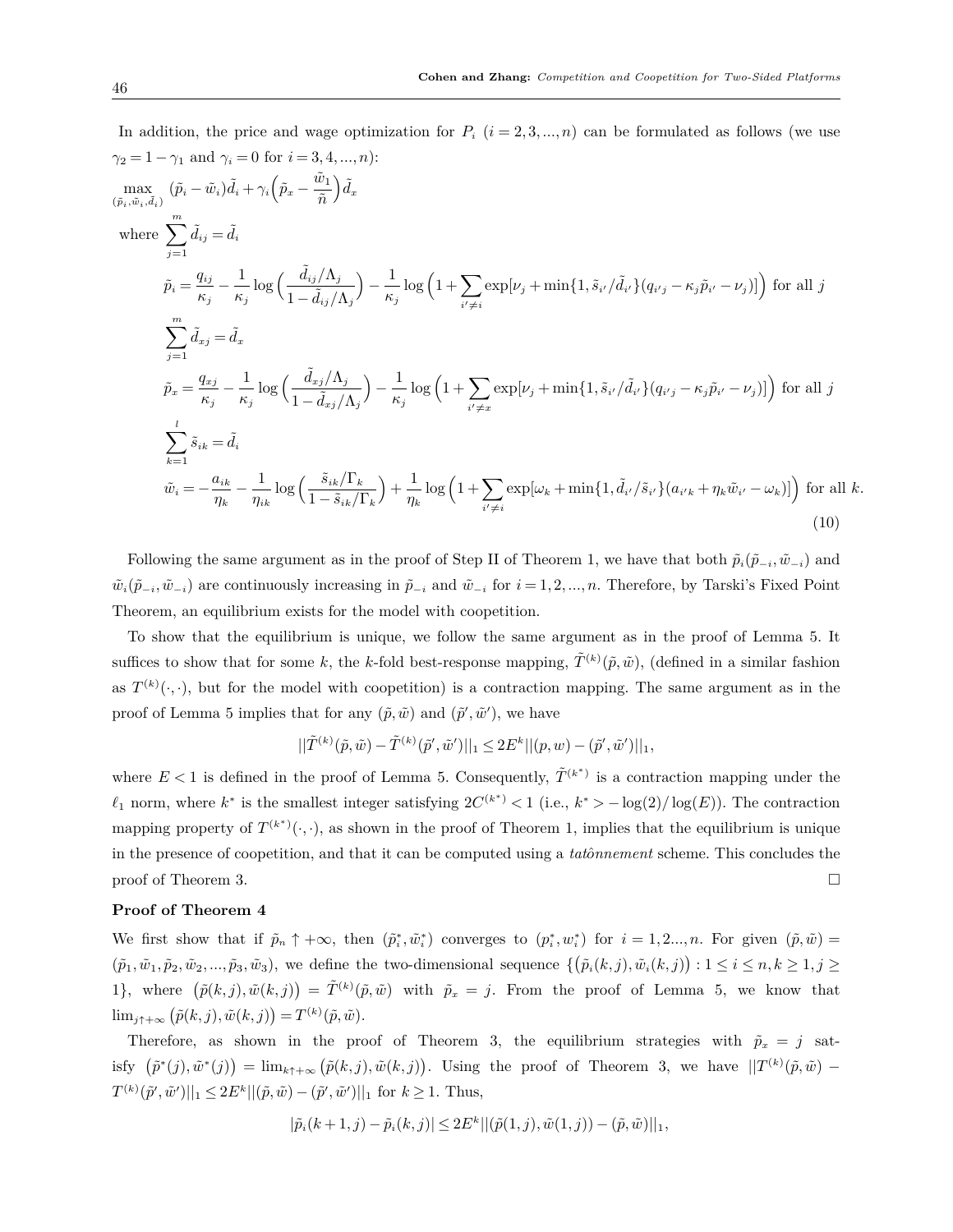$$
|\tilde{w}_i(k+1,j) - \tilde{w}_i(k,j)| \leq 2E^k ||(\tilde{p}(1,j), \tilde{w}(1,j)) - (\tilde{p}, \tilde{w})||_1.
$$

As a result,  $\sum_{k=1}^{+\infty} |\tilde{p}_i(k+1,j) - \tilde{p}_i(k,j)| < +\infty$  and  $\sum_{k=1}^{+\infty} |\tilde{w}_i(k+1,j) - \tilde{w}_i(k,j)| < +\infty$  for  $i = 1, 2, ..., n$ . Using the dominated convergence theorem, we obtain, for all *i*,

$$
\lim_{j\uparrow+\infty}\lim_{k\uparrow+\infty}(\tilde{p}_i(k,j),\tilde{w}_i(k,j)) = \lim_{k\uparrow+\infty}\lim_{j\uparrow+\infty}(\tilde{p}_i(k,j),\tilde{w}_i(k,j))
$$

that is,

$$
\lim_{j\uparrow+\infty}(\tilde{p}^*(j),\tilde{w}^*(j)) = \lim_{j\uparrow+\infty} \lim_{k\uparrow+\infty}(\tilde{p}(k,j),\tilde{w}(k,j)) = \lim_{k\uparrow+\infty} \lim_{j\uparrow+\infty}(\tilde{p}(k,j),\tilde{w}(k,j)) = \lim_{k\uparrow+\infty} T^{(k)}(\tilde{p},\tilde{w}) = (p^*,w^*),
$$

which states that if  $\tilde{p}_x \uparrow +\infty$ , then  $(\tilde{p}_i^*, \tilde{w}_i^*)$  converges to  $(p_i^*, w_i^*)$  for  $i = 1, 2, ..., n$ .

We next show that  $\tilde{\pi}(\tilde{p}_x) := \tilde{\pi}_1(\tilde{p}^*(\tilde{p}_x), \tilde{w}^*(\tilde{p}_x)) + \tilde{\pi}_2(\tilde{p}^*(\tilde{p}_x), \tilde{w}^*(\tilde{p}_x))$  is decreasing in  $\tilde{p}_x$  for sufficiently large  $\tilde{p}_x$ , where  $(\tilde{p}_i^*(\tilde{p}_x), \tilde{w}_i^*(\tilde{p}_x))$  is the equilibrium outcome of  $P_i$  under coopetition when the price of the new service is  $\tilde{p}_x$ .

We first show that, under a given equilibrium price and wage vector  $(\tilde{p}^*, \tilde{w}^*)$  associated with  $\tilde{p}_x$ , the total profit of  $P_1$  and  $P_2$ ,  $\tilde{\pi}(\tilde{p}_x|\tilde{p}^*, \tilde{w}^*)$  is decreasing in  $\tilde{p}_n$  for sufficiently large  $\tilde{p}_x$ , where

$$
\tilde{\pi}(\tilde{p}_x|\tilde{p}^*, \tilde{w}^*) = (\tilde{p}_1^* - \tilde{w}_1^*)\tilde{d}_1 + (\tilde{p}_2^* - \tilde{w}_2^*)\tilde{d}_2 + \left(\tilde{p}_x - \frac{\tilde{w}_1^*}{\tilde{n}}\right)\tilde{d}_x.
$$

By Lemma 2, we have

$$
\partial_{\tilde{p}_x} \tilde{\pi}(\tilde{p}_x|\tilde{p}^*, \tilde{w}^*) = (\tilde{p}_1^* - \tilde{w}_1^*) \partial_{\tilde{p}_x} \tilde{d}_1 + (\tilde{p}_2^* - \tilde{w}_2^*) \partial_{\tilde{p}_x} \tilde{d}_2 + \tilde{d}_x + (\tilde{p}_x - \frac{\tilde{w}_1^*}{\tilde{n}}) \partial_{\tilde{p}_x} \tilde{d}_x \n= (\tilde{p}_1^* - \tilde{w}_1^*) \sum_{j=1}^m \kappa_j \bar{d}_{1j} \bar{d}_{xj} / \Lambda_j + (\tilde{p}_2^* - \tilde{w}_2^*) \sum_{j=1}^m \kappa_j \bar{d}_{2j} \bar{d}_{xj} / \Lambda_j + \tilde{d}_x \n- (\tilde{p}_x - \frac{\tilde{w}_1^*}{\tilde{n}}) \sum_{j=1}^m \kappa_j (1 - \bar{d}_{xj} / \Lambda_j) \bar{d}_{xj}.
$$

Hence,  $\partial_{\tilde{p}_x} \tilde{\pi}(\tilde{p}_x^* | \tilde{p}^*, \tilde{w}^*) = 0$  implies that

$$
\tilde{p}_x^* = (\tilde{p}_1^* - \tilde{w}_1^*) \frac{\sum_{j=1}^m \kappa_j \bar{d}_{1j}^* \bar{d}_{xj}^* / \Lambda_j}{\sum_{j=1}^m \kappa_j (1 - \bar{d}_{xj}^* / \Lambda_j) \bar{d}_{xj}^*} + (\tilde{p}_2^* - \tilde{w}_2^*) \frac{\sum_{j=1}^m \kappa_j \bar{d}_{2j}^* \bar{d}_{xj}^* / \Lambda_j}{\sum_{j=1}^m \kappa_j (1 - \bar{d}_{xj}^* / \Lambda_j) \bar{d}_{xj}^*} + \frac{\tilde{w}_1^*}{\tilde{n}},
$$
\n(11)

where  $\bar{d}_{ij}^*$  is the equilibrium demand of  $P_i$ 's service, when  $\tilde{p}_x = \tilde{p}_x^*$  satisfies Equation (11). We observe that the right-hand side of Equation (11) is decreasing with respect to  $\tilde{p}_x$ . Therefore, there exists a unique  $\tilde{p}_x^*$  such that Equation (11) holds. Furthermore, one can check that  $\partial_{\tilde{p}_x} \tilde{\pi}(\tilde{p}_x|\tilde{p}^*, \tilde{w}^*) > 0$  (resp.  $< 0$ ) if  $\tilde{p}_x < \tilde{p}_x^*$  (resp.  $\tilde{p}_x > \tilde{p}_x^*$ ). As a result,  $\tilde{\pi}(\cdot|\tilde{p}^*, \tilde{w}^*)$  is decreasing in  $\tilde{p}_x$  for  $\tilde{p}_x \geq \tilde{p}_x^*$ . Note that  $\tilde{p}_x^*$  is uniformly bounded from above by an upper bound on the right-hand side of Equation (11), say  $\bar{p}^* := (p_1^* - w_1^* + p_2^* - w_2^*) + w_1^* + \frac{1}{1 - \bar{d}_0' / (\sum_j \Lambda_j)},$ where  $\bar{d}'_0$  is the market share of the new joint service with  $\tilde{p}_x = 0$ . It then follows that, when  $\tilde{p}_x \geq \bar{p}^*$ ,  $\tilde{\pi}(\tilde{p}_x) = \tilde{\pi}(\tilde{p}_x|\tilde{p}^*(\tilde{p}_n), \tilde{w}^*(\tilde{p}_x))$  is strictly decreasing in  $\tilde{p}_x$ .

We observe that as  $\tilde{p}_x \uparrow +\infty$ ,  $\tilde{d}_x \downarrow 0$ . Since  $(\tilde{p}^*(\tilde{p}_x), \tilde{w}^*(\tilde{p}_x))$  approaches  $(p^*, w^*)$  when  $\tilde{p}_x \uparrow +\infty$ , then  $\tilde{\pi}(\tilde{p}_x) = \tilde{\pi}(\tilde{p}_x|\tilde{p}^*(\tilde{p}_x), \tilde{w}^*(\tilde{p}_x))$  approaches the equilibrium total profit of  $P_1$  and  $P_2$  without coopetition, that is,  $\pi^* := \pi_1(p^*, w^*) + \pi_2(p^*, w^*)$ . Since we have shown that  $\tilde{\pi}(\cdot)$  is strictly decreasing in  $\tilde{p}_x \geq \bar{p}^*$  and  $\lim_{\tilde{p}_x \to +\infty} \tilde{\pi}(\tilde{p}_x) = \pi^*$ , then  $\tilde{\pi}^* := \max_{\tilde{p}_x} \tilde{\pi}(\tilde{p}_x) > \pi^*$ , that is, the maximum total profit of  $P_1$  and  $P_2$  with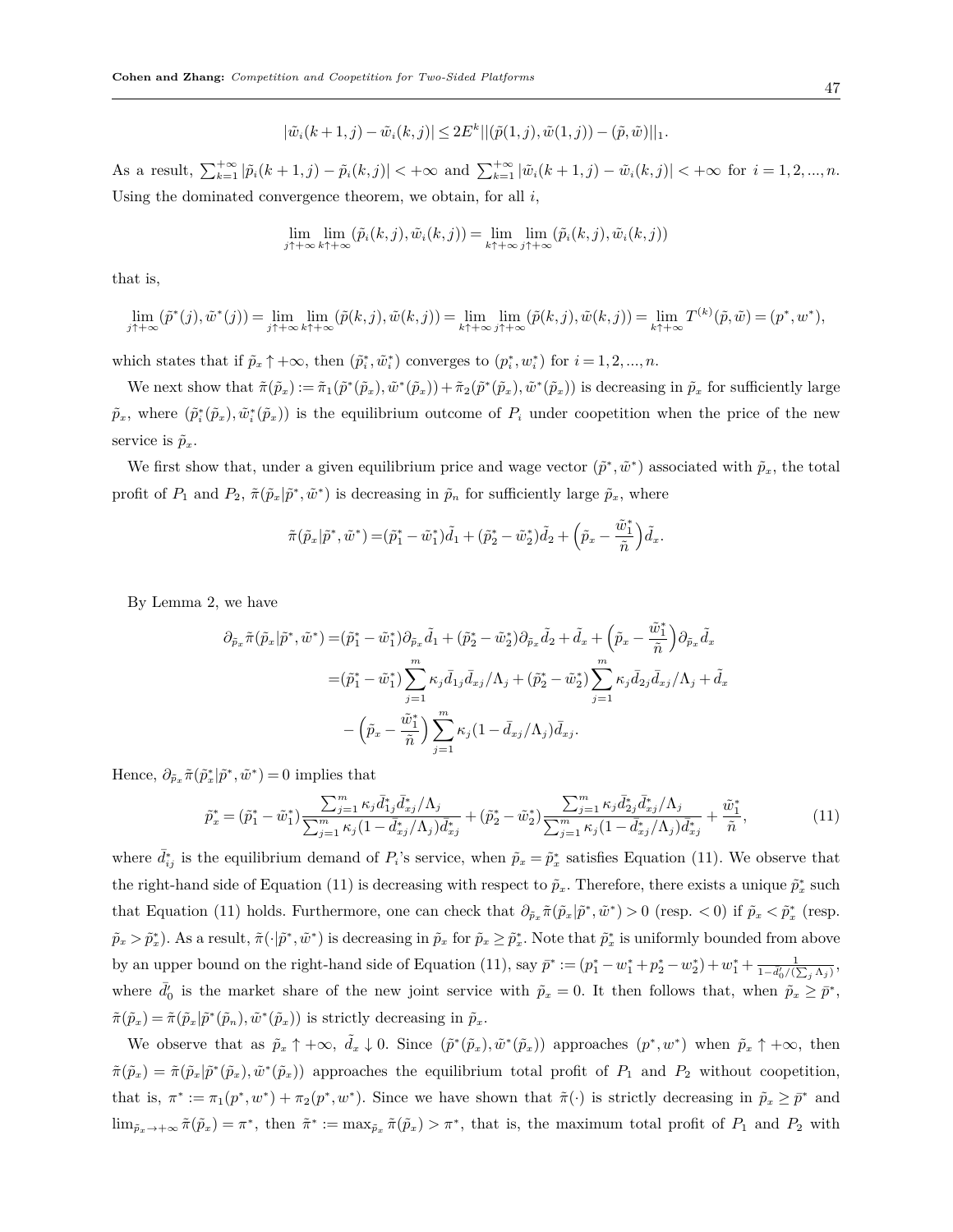coopetition dominates the maximum total profit without coopetition for any  $\gamma \in (0,1)$ . In other words, for  $\tilde{p}_x \geq \bar{p}^*, \ \tilde{\pi}_1(\tilde{p}_x|\tilde{p}^*(\tilde{p}_x),\tilde{w}^*(\tilde{p}_x)) + \tilde{\pi}_2(\tilde{p}_x|\tilde{p}^*(\tilde{p}_x),\tilde{w}^*(\tilde{p}_x)) > \pi_1(p^*,w^*) + \pi_2(p^*,w^*).$  Thus, there exist a range of profit sharing parameters  $(\gamma, \overline{\gamma}) \subset (0, 1)$ , such that when  $\gamma \in (\gamma, \overline{\gamma})$ ,  $\tilde{\pi}_i(\tilde{p}^*, \tilde{w}^*) > \pi_i(p^*, w^*)$  for  $i = 1, 2$ .

We next show that  $\tilde{\pi}_i(\tilde{p}^*, \tilde{w}^*) < \pi_i(p^*, w^*)$  for  $i = 3, 4, ..., n$ . Since  $\lim_{\tilde{p}_x \uparrow + \infty} \tilde{\pi}_i(\tilde{p}^*, \tilde{w}^*) = \pi_i(p^*, w^*)$  for  $i =$ 3, 4, ..., *n*, it suffices to show that  $\tilde{\pi}_i(\tilde{p}^*, \tilde{w}^*)$  is increasing in  $\tilde{p}_x$ . To show this monotonicity result, we prove that, for any k,  $(\tilde{p}_i(k,j) - \tilde{w}_i(k,j))\tilde{d}_i(k,j)$  is increasing in j for  $i = 3, 4, ..., n$ , where  $\tilde{p}_i(k,j)$  and  $\tilde{w}_i(k,j)$  are defined above, and  $\tilde{d}_i(k, j)$  is the associated demand (and supply) for  $P_i$  in round  $k$  of the *tatoonnement* scheme. By the proof of Lemma 4, for each k, both the profit margin  $\tilde{m}_i(k,j) := \tilde{p}_i(k,j) - \tilde{w}_i(k,j)$  and the demand  $\tilde{d}_i(k,j)$  are increasing in the price of the new service  $\tilde{p}_x = j$ , and so is  $(\tilde{p}_i(k,j) - \tilde{w}_i(k,j))\tilde{d}_i(k,j)$ . Taking k to infinity, we obtain that  $\tilde{\pi}_i(\tilde{p}^*, \tilde{w}^*) = \lim_{k \to \infty} (\tilde{p}_i(k,j) - \tilde{w}_i(k,j)) \tilde{d}_i(k,j)$  is increasing in  $\tilde{p}_x = j$ . This concludes the proof of Theorem 4.  $\Box$ 

## **Proof of Proposition 3**

By Theorem 4, we can select  $\gamma_0 \in (\underline{\gamma}, \overline{\gamma})$  and  $\tilde{p}_x^* = \arg \max_{\tilde{p}_x} {\{\pi_1(\tilde{p}^*, \tilde{w}^*) + \pi_2(\tilde{p}^*, \tilde{w}^*)\}}$  that maximize the total profit of both platforms, so that  $\tilde{\pi}_i(\tilde{p}^*, \tilde{w}^* | \tilde{p}_x^*, \gamma_0) > \pi_i(p^*, w^*)$ , for  $i = 1, 2$ . Thus, for any  $\theta_1 + \theta_2 = 1$  $(\theta_i > 0)$ ,  $(\tilde{p}_x^*, \gamma_0)$  is a feasible solution to the optimization problem in (3). Therefore, an optimal solution to (3),  $(\tilde{p}_x^{**}, \gamma^{**})$ , exists and satisfies the following:

$$
(\tilde{\pi}_1(\tilde{p}^*, \tilde{w}^*|\tilde{p}_x^{**}, \gamma^{**}) - \pi_1(p^*, w^*))^{\theta_1} \cdot (\tilde{\pi}_2(\tilde{p}^*, \tilde{w}^*|\tilde{p}_x^{**}, \gamma^{**}) - \pi_2(p^*, w^*))^{\theta_2}
$$
  
\n
$$
\geq (\tilde{\pi}_1(\tilde{p}^*, \tilde{w}^*|\tilde{p}_x^*, \gamma_0) - \pi_1(p^*, w^*))^{\theta_1} \cdot (\tilde{\pi}_2(\tilde{p}^*, \tilde{w}^*|\tilde{p}_x^*, \gamma_0) - \pi_2(p^*, w^*))^{\theta_2} > 0.
$$

As a result, we have  $\tilde{\pi}_i(\tilde{p}^*, \tilde{w}^* | \tilde{p}_x^{**}, \gamma^{**}) > \pi_i(p^*, w^*)$  for  $i = 1, 2$ . Finally, by the proof of Theorem 4, we have that  $\tilde{\pi}_i(\tilde{p}^*, \tilde{w}^*)$   $(i = 3, 4, ..., n)$  is increasing in  $\tilde{p}_x$ , which, together with  $\lim_{\tilde{p}_x \uparrow +\infty} \tilde{\pi}_i(\tilde{p}^*, \tilde{w}^*) = \pi_i(p^*, w^*),$ implies that  $\tilde{\pi}_i(\tilde{p}^*, \tilde{w}^*) < \pi_i(p^*, w^*)$  for all  $i = 3, 4, ..., n$ . This concludes the proof of Proposition 3.

## **Proof of Proposition 4**

**Part (a)**. Denote  $(\tilde{p}_i(k, j), \tilde{w}_i(k, j) : 1 \leq i \leq n)$  as the price and wage of each platform's original service under the price of the new service  $\tilde{p}_x = j$ . By Equations (9) and (10), as  $r \uparrow +\infty$ ,  $\tilde{w}_i(k,j) \uparrow +\infty$  for all  $i = 1, 2, ..., n$ ,  $k = 1, 2, \ldots$ , and  $j > 0$ . Then, by taking  $k \uparrow +\infty$ , we have that, for any  $\tilde{p}_x$ , the equilibrium wage of  $P_1$ ,  $\tilde{w}_1^* \uparrow +\infty$ . By (11), we must have  $\lim_{r\uparrow+\infty}\tilde{p}_x^* = +\infty$ . To show that  $\lim_{r\uparrow+\infty}\tilde{p}_x^{**}\uparrow+\infty$ , we note that  $\lim_{r\uparrow+\infty}\tilde{w}_1^*/\tilde{n} = +\infty$ . Under the Nash Bargaining equilibrium, we must have  $\tilde{p}_x > \tilde{w}_1/\tilde{n}$ , which together with  $\lim_{r \uparrow +\infty} \tilde{w}_1^*/\tilde{n} = +\infty$ leads to  $\lim_{r \uparrow +\infty} \tilde{p}_x^{**} \uparrow +\infty$ . This concludes the proof of Part (a).

**Part (b)**. We next show that the total profit under coopetition increases when  $\tilde{p}_x = \bar{p}$  and r is sufficiently small. Note that, as  $r \downarrow 0$ , by Equations (9) and (10),  $\tilde{w}_i(k,j) \downarrow 0$  for all  $i = 1, 2, ..., n$ ,  $k = 1, 2, ...,$  and  $j > 0$ . Then, by taking  $k \uparrow +\infty$ , we have that, for any  $\tilde{p}_x$ , the equilibrium wage of  $P_1$ ,  $\tilde{w}_1^* \downarrow 0$ . Therefore, for  $\tilde{p}_x = \bar{p}$ , the equilibrium profit from the new service  $(\tilde{p}_x - \tilde{w}_1^*/\tilde{n})\tilde{d}_x^* > 0$ . This implies that the total profit under coopetition increases when  $\tilde{p}_x = \bar{p}$  and *r* is sufficiently small. Consequently, we can find a profit sharing parameter  $\gamma$  such that  $\tilde{\pi}_i(\tilde{p}^*, \tilde{w}^* | \bar{p}, \gamma) > \pi_i(p^*, w^*)$  for  $i = 1, 2$ . This concludes the proof of Part (b-i).

Finally, we show Part (b-ii). Specifically, we prove that if there is a finite upper bound on the price of the new service set by the platforms, i.e.,  $\tilde{p}_x \leq \bar{p}$ , at least one platform would be worse off under coopetition, namely, either  $\tilde{\pi}_1(\tilde{p}^*, \tilde{w}^*) < \pi_1(p^*, w^*)$  or  $\tilde{\pi}_2(\tilde{p}^*, \tilde{w}^*) < \pi_2(p^*, w^*)$ , when r is sufficiently large. By the proof of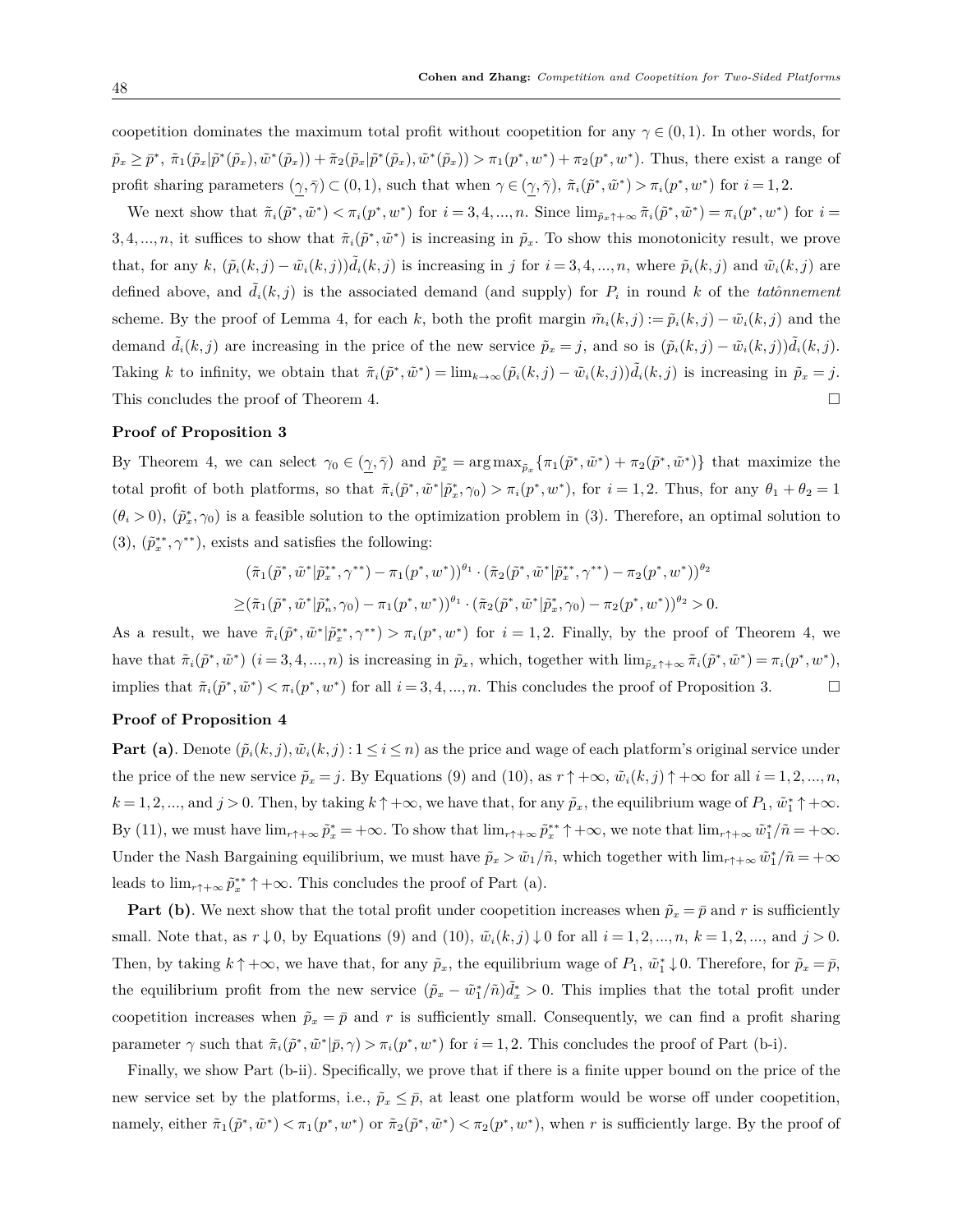Part (a), as  $r \uparrow +\infty$ , we have  $\tilde{w}_1^* \uparrow +\infty$  for any  $\tilde{p}_x$ . Since  $\tilde{p}_x \leq \bar{p}$ , the profit from the new joint service is such that  $(\tilde{p}_x - \tilde{w}_1^*/\tilde{n})\tilde{d}_x < 0$ .

Furthermore, in the presence of coopetition, *P<sup>i</sup>* needs to charge a lower price relative to the setting without coopetition in order to induce the same demand assuming that its competitor offers the same price. Thus, for any  $(p_{-i}, w_{-i}), P_i$ 's optimal profit from its original service is lower under coopetition. By taking the index of the best-response mapping  $k$  to infinity, we have that  $P_i$ 's equilibrium profit from its original service is lower under coopetition for  $i = 1, 2$ . Since we have shown that for a sufficiently large  $r$ , the total profit from the new service  $(\tilde{p}_x - \tilde{w}_1^*/\tilde{n})\tilde{d}_x$  is negative, then the total profit of  $P_1$  and  $P_2$  is lower under coopetition:

$$
\tilde{\pi}_1^*+\tilde{\pi}_2^*=(\tilde{p}_1^*-\tilde{w}_1^*)\tilde{d}_1^*+(\tilde{p}_2^*-\tilde{w}_2^*)\tilde{d}_2^*+(\tilde{p}_x-\tilde{w}_1^*/\tilde{n})\tilde{d}_x < (p_1^*-w_1^*)d_1^*+(p_2^*-w_2^*)d_2^*=\pi_1^*+\pi_2^*
$$

Consequently, when *r* is sufficiently large, at least one of the platforms is worse off for any  $\gamma$ , and this concludes the proof of Proposition 4.  $\Box$ 

# **Proof of Proposition 5**

We first show that the total profit under coopetition increases when  $\tilde{p}_x = \bar{p}$  and  $q_3$  is sufficiently large. Recall that given  $(\tilde{p}_i, \tilde{w}_i)$  for  $i = 1, 2$  and  $(\tilde{p}_x, \gamma)$ , the price and wage optimization of  $P_3$  can be formulated as follows:

$$
\max_{(\tilde{p}_3, \tilde{w}_3, \tilde{d}_3)} (\tilde{p}_3 - \tilde{w}_3) \tilde{d}_3
$$
\nwhere\n
$$
\sum_{j=1}^{m} \tilde{d}_{3j} = \tilde{d}_3
$$
\n
$$
\tilde{p}_3 = \frac{q_3 \iota_j}{\kappa_j} - \frac{1}{\kappa_j} \log \left( \frac{\tilde{d}_{3j}/\Lambda_j}{1 - \tilde{d}_{3j}/\Lambda_j} \right) - \frac{1}{\kappa_j} \log \left( 1 + \sum_{i' \neq 3} \exp[\nu_j + \min\{1, \tilde{s}_{i'} / \tilde{d}_{i'}\} (q_{i'j} - \kappa_j \tilde{p}_{i'} - \nu_j)] \right) \forall j
$$
\n
$$
\sum_{j=1}^{m} \tilde{d}_{xj} = \tilde{d}_x
$$
\n
$$
\tilde{p}_x = \frac{q_{xj}}{\kappa_j} - \frac{1}{\kappa_j} \log \left( \frac{\tilde{d}_{xj}/\Lambda_j}{1 - \tilde{d}_{xj}/\Lambda_j} \right) - \frac{1}{\kappa_j} \log \left( 1 + \sum_{i' \neq x} \exp[\nu_j + \min\{1, \tilde{s}_{i'} / \tilde{d}_{i'}\} (q_{i'j} - \kappa_j \tilde{p}_{i'} - \nu_j)] \right) \forall j
$$
\n
$$
\sum_{k=1}^{l} \tilde{s}_{3k} = \tilde{d}_3
$$
\n
$$
\tilde{w}_3 = -\frac{a_3 \psi_k}{\eta_k} + \frac{1}{\eta_{3k}} \log \left( \frac{\tilde{s}_{3k}/\Gamma_k}{1 - \tilde{s}_{3k}/\Gamma_k} \right) + \frac{1}{\eta_k} \log \left( 1 + \sum_{i' \neq 3} \exp[\omega_k + \min\{1, \tilde{d}_{i'} / \tilde{s}_{i'}\} (a_{i'k} + \eta_k \tilde{w}_{i'} - \omega_k)] \right) \forall k.
$$
\n(12)

It follows from the optimization problem in (12) that, given  $(\tilde{p}_i, \tilde{w}_i)$  for  $i = 1, 2$  and  $(\tilde{p}_x, \tilde{n})$ , if we take  $q_3 \uparrow +\infty$ , the best responses of  $P_3$  will satisfy  $\tilde{p}_3 \uparrow +\infty$  and  $\tilde{d}_{3j} \uparrow \Lambda_j$  for all j. Consequently, as  $q_3 \uparrow +\infty$ ,  $\tilde{d}_{1j} \downarrow 0$ and  $\tilde{d}_{2j} \downarrow 0$  for all *j*. Since supply equals demand, we have  $\tilde{s}_{1k} \downarrow 0$  and  $\tilde{s}_{2k} \downarrow 0$  for all *k*, which imply that  $w_i^* \downarrow 0$ for  $i = 1, 2$ . Therefore, for  $\tilde{p}_x = \bar{p}$ , the equilibrium profit from the new service is such that  $(\tilde{p}_x - \tilde{w}_1^*/\tilde{n})\tilde{d}_x^* > 0$ . Similarly, for the model without coopetition, as  $q_3 \uparrow +\infty$ ,  $d_{1j}^* \downarrow 0$  and  $d_{2j}^* \downarrow 0$  for all *j* under equilibrium. So  $d_1^* = \sum_j d_{1j}^*$  and  $d_2^* = \sum_j d_{2j}^*$  will both decrease to 0 as  $q_3 \downarrow 0$ . Therefore, the profit of  $P_i$  without coopetition,  $(p_i^* - w_i^*)d_i^*$  will decrease to 0 as  $q_3 \uparrow +\infty$ . This implies that the total profit of  $P_1$  and  $P_2$  under coopetition will increase when  $\tilde{p}_x = \bar{p}$  and  $q_3$  is sufficiently large. Consequently, we can find a profit sharing parameter  $\gamma$ and a price for the joint new service  $\tilde{p}_x \leq \bar{p}$ , such that  $\tilde{\pi}_i(\tilde{p}^*, \tilde{w}^* | \bar{p}, \gamma) > \pi_i(p^*, w^*)$  for  $i = 1, 2$ . This concludes the proof of the first part.

*.*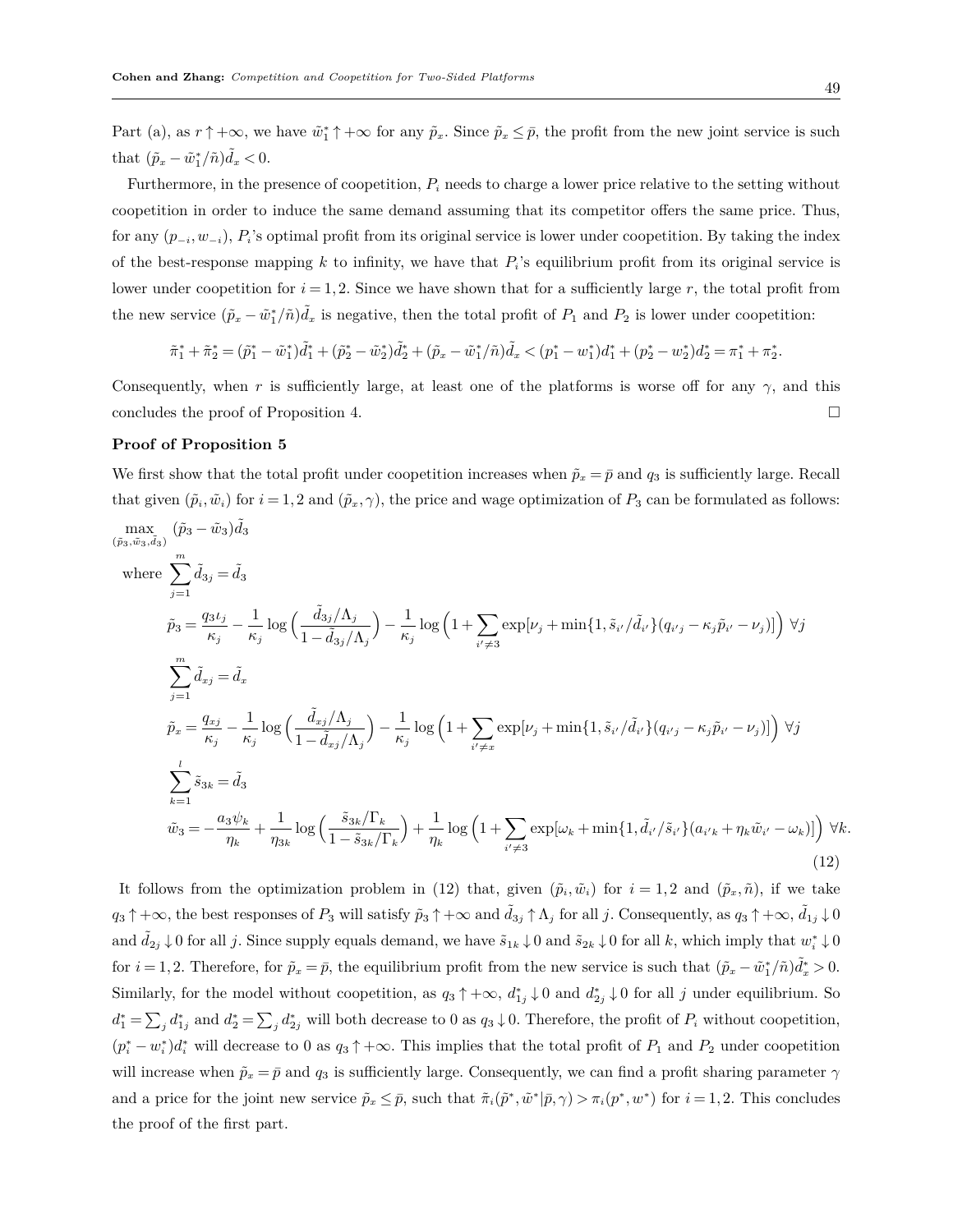We next show that the total profit under coopetition will decrease for all  $\tilde{p}_x \leq \bar{p}$  and when  $a_3$  is sufficiently large. It follows from (12) that, given  $(\tilde{p}_i, \tilde{w}_i)$  for  $i = 1, 2$  and  $(\tilde{p}_x, \tilde{n})$ , if we take  $a_3 \uparrow +\infty$ ,  $\tilde{w}_3 \downarrow 0$  and  $\tilde{s}_{3k} \uparrow \Gamma_k$  for all k. Then, for  $P_i$   $(i = 1, 2)$ , the wage  $\tilde{w}_i$  satisfies  $\tilde{w}_i = -\frac{a_{ik}}{\eta_k} + \frac{1}{\eta_{ik}} \log \left( \frac{\tilde{s}_{ik}/\Gamma_k}{1 - \tilde{s}_{ik}/\Gamma_k} \right)$ 1*−s*˜*ik/*Γ*<sup>k</sup>*  $\int + \frac{1}{\eta_k} \log \left( 1 + \sum_{i' \neq i} \exp[\omega_k + \right)$  $\min\{1,\tilde{d}_{i'}/\tilde{s}_{i'}\}(a_{i'k}+\eta_k\tilde{w}_{i'}-\omega_k)]\}\)$  for all k. Since  $a_{3k}=a_3\psi_k$  increases to  $+\infty$  as  $a_3\uparrow\infty$ , then  $\tilde{w}_i$  will increase to  $+\infty$  as  $a_3 \uparrow +\infty$ . Thus, since  $\tilde{p}_x \leq \bar{p} < +\infty$ , the profit margin of the new joint service is negative when  $a_3$ is sufficiently large, that is,  $\tilde{p}_x - \tilde{w}_1^* / \tilde{n} < 0$ .

In the presence of coopetition, *P<sup>i</sup>* needs to charge a lower price relative to the setting without coopetition in order to induce the same demand assuming that its competitor offers the same price. As a result, for any (*p−<sup>i</sup> , w−<sup>i</sup>*), *P<sup>i</sup>* 's optimal profit from its original service is lower under coopetition. In particular, under equilibrium,  $P_i$ 's profit from its original service is lower in the presence of coopetition relative to the setting without coopetition for  $i = 1, 2$ . Since we have shown that for a sufficiently large  $a_3$ , the total profit from the new service is negative, then the total profit of  $P_1$  and  $P_2$  is lower under coopetition, that is,

$$
\tilde{\pi}_1^* + \tilde{\pi}_2^* = (\tilde{p}_1^* - \tilde{w}_1^*)\tilde{d}_1^* + (\tilde{p}_2^* - \tilde{w}_2^*)\tilde{d}_2^* + (\tilde{p}_x - \tilde{w}_1^*/\tilde{n})\tilde{d}_x < (p_1^* - w_1^*)d_1^* + (p_2^* - w_2^*)d_2^* = \pi_1^* + \pi_2^*.
$$

Consequently, at least one of the platforms is worse off for any *γ*, when *a*<sup>3</sup> is sufficiently large, and this concludes the proof of Proposition 5.  $\Box$ 

## **Proof of Proposition 6**

First, since  $d_i^* = s_i^*$  without coopetition and  $\tilde{\lambda}_i^* = \tilde{s}_i^*$  with coopetition for  $i = 1, 2, ..., n$ , we have

$$
RS^* = \sum_{j=1}^{m} \frac{\Lambda_j}{\kappa_j} \log \left( 1 + \sum_{i=1}^{n} \exp(q_{ij} - \kappa_j p_i^*) \right)
$$

and

$$
\tilde{RS}^* = \sum_{j=1}^m \frac{\Lambda_j}{\kappa_j} \log \left( 1 + \exp(q_{xj} - \kappa_j \tilde{p}_x) + \sum_{i=1}^n \exp(q_{ij} - \kappa_j \tilde{p}_i^*) \right).
$$

We observe that if  $\tilde{p}_i^* \leq p_i^*$  for  $i = 1, 2, ..., n$ , then we have

$$
\tilde{RS}^* = \sum_{j=1}^m \frac{\Lambda_j}{\kappa_j} \log \left( 1 + \exp(q_{xj} - \kappa_j \tilde{p}_x) + \sum_{i=1}^n \exp(q_{ij} - \kappa_j \tilde{p}_i^*) \right)
$$
  
> 
$$
\sum_{j=1}^m \frac{\Lambda_j}{\kappa_j} \log \left( 1 + \sum_{i=1}^n \exp(q_{ij} - \kappa_j \tilde{p}_i^*) \right)
$$
  

$$
\geq \sum_{j=1}^m \frac{\Lambda_j}{\kappa_j} \log \left( 1 + \sum_{i=1}^n \exp(q_{ij} - \kappa_j p_i^*) \right) = RS^*.
$$

Consequently, it suffices to show that  $\tilde{p}_i^* \leq p_i^*$  for  $i = 1, 2, ..., n$ .

We define  $(\tilde{p}^*(k, \tilde{p}_x), \tilde{w}^*(k, \tilde{p}_x)) := \tilde{T}^{(k)}(p^*, w^*)$ , where  $\tilde{T}^{(k)}(\cdot, \cdot)$  is the k-fold best-response mapping when the price of the new service is  $\tilde{p}_x$ . Then, the corresponding price and wage for  $P_i$  are given by  $(\tilde{p}_i^*(k, \tilde{p}_x), \tilde{w}_i^*(k, \tilde{p}_x))$ . On the other hand, we know that  $(p^*, w^*) = T^{(k)}(p^*, w^*)$  for any  $k \ge 1$ , where  $T^{(k)}(\cdot, \cdot)$  is the k-fold bestresponse mapping of the model without coopetition, which can also be viewed as a special case of  $\tilde{T}^{(k)}(\cdot,\cdot)$ with  $\tilde{p}_x = +\infty$ . Comparing the best-response formulations of  $\tilde{T}^{(1)}$  and  $T^{(1)}$  (see the proof of Theorems 1 and 3), one can show that given  $(p^*_{-i}, w^*_{-i})$ , the best-response price  $\tilde{p}_i^*(1, \tilde{p}_x)$  is increasing in  $\tilde{p}_x$ . Since the model without coopetition can be viewed as a special case of the model with coopetition when  $\tilde{p}_x = +\infty$ , we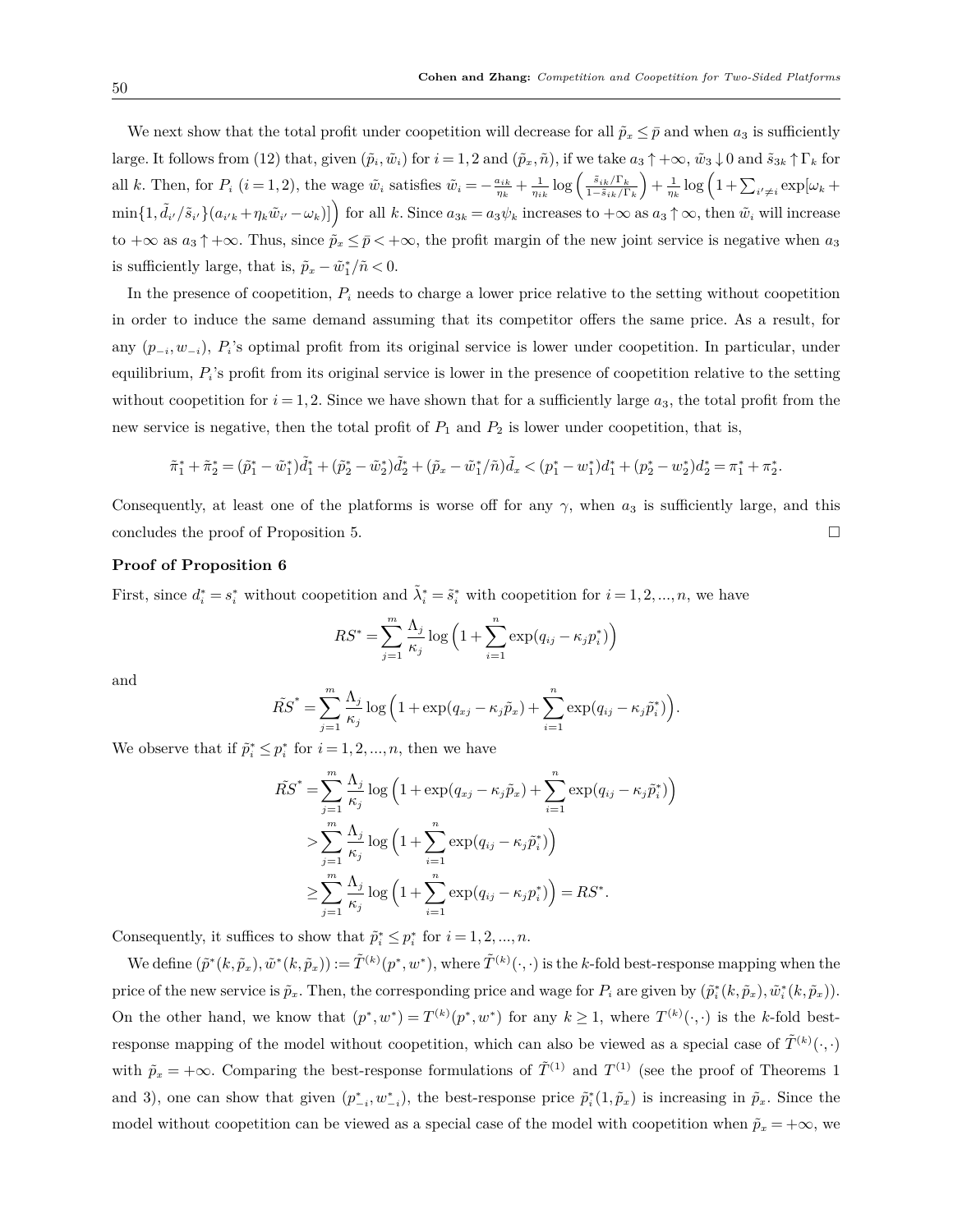have  $\tilde{p}_i^*(1, \tilde{p}_x) < \tilde{p}_i^*(1, +\infty) = p_i^*$  for all  $i = 1, 2, ..., n$ . Then, by following the same argument as in the proof of Theorem 3, we conclude that  $\tilde{p}_i^*(k+1,\tilde{p}_x)$  is strictly increasing in both  $\tilde{p}_x$  and  $\tilde{p}_{i'}^*(k)$  for  $i=1,2,...,n$ ,  $i'\neq i$ , and for any k. Using a standard induction argument, we obtain  $\tilde{p}_i^*(k, \tilde{p}_x) < \tilde{p}_i^*(k, +\infty) = p_i^*$  for  $k \ge 1$  and  $i=1,2,...,n$ . Thus,  $\tilde{p}_i^* = \lim_{k \uparrow + \infty} \tilde{p}_i^*(k, \tilde{p}_x) < p_i^*$  for  $i=1,2,...,n$ , and this concludes the proof of Proposition 6. □

# **Proof of Proposition 7**

First, we highlight that for the model without coopetition  $s_i^* = d_i^*$  for  $i = 1, 2, ..., n$ , whereas for the model with coopetition  $\tilde{s}_i^* = \tilde{\lambda}_i^*$  for  $i = 1, 2, ..., n$ . We have

$$
DS_i^* = \sum_{k=1}^{l} \frac{\Gamma_k}{\eta_k} \log \left[ 1 + \exp(a_{ik} + \eta_k w_i^*) \right], \ i = 1, 2, ..., n,
$$

and

$$
\tilde{DS}_{i}^{*} = \sum_{k=1}^{l} \frac{\Gamma_{k}}{\eta_{k}} \log \left[ 1 + \exp(a_{ik} + \eta_{k} \tilde{w}_{i}^{*}) \right], i = 1, 2, ..., n.
$$

We next show the first part. Specifically, we show the following three claims: (a) if  $\tilde{n} = 1$ , then  $\tilde{w}_1^* > w_1^*$ ; (b) if  $\tilde{n}$  is sufficiently large, then  $\tilde{w}_1^* < w_1^*$ ; and (c)  $\tilde{w}_1^*$  is continuously decreasing in  $\tilde{n}$ . Then, Claims (a), (b), and (c) would imply the first part of Proposition 7.

**Claim (a):** If  $\tilde{n} = 1$ , from the proof of Theorem 3, we have  $\tilde{s}_1^* = \tilde{\lambda}_1^* = \tilde{d}_1^* + \tilde{d}_2^* / \tilde{n} = \tilde{d}_1^* + \tilde{d}_2^*$ . As shown in the proof of Proposition 6,  $\tilde{p}_1^* < p_1^*$ , and hence  $\tilde{s}_1^* = \tilde{d}_1^* + \tilde{d}_x^* > d_1^* = s_1^*$ . This implies that  $\tilde{w}_1^* > w_1^*$  and concludes the proof of Claim (a).

**Claim (b):** As  $\tilde{n} \uparrow +\infty$ , we have  $\tilde{s}_1^* = \tilde{\lambda}_1^* = \tilde{d}_1^* + \tilde{d}_2^* / \tilde{n} = \tilde{d}_1^*$ . We next show that  $\tilde{d}_1^* < d_1^*$ . As in the proof of Proposition 6, for any  $(\tilde{p}_x, \gamma)$ , we define  $(\tilde{p}^*(k, \tilde{p}_x), \tilde{w}^*(k, \tilde{p}_x)) := \tilde{T}^{(k)}(p^*, w^*)$ , where  $\tilde{T}^{(k)}(\cdot, \cdot)$  is the k-fold best-response mapping when the price of the new service is  $\tilde{p}_x$ . Then, the corresponding price and wage for  $P_i$  are given by  $(\tilde{p}_i^*(k, \tilde{p}_x), \tilde{w}_i^*(k, \tilde{p}_x))$ . On the other hand, we know that  $(p^*, w^*) = T^{(k)}(p^*, w^*)$  for any  $k \geq 1$ , where  $T^{(k)}(\cdot, \cdot)$  is the *k*-fold best-response mapping of the model without coopetition, which can also be viewed as a special case of  $\tilde{T}^{(k)}(\cdot,\cdot)$  with  $\tilde{p}_x = +\infty$ . By comparing the best-response formulations of  $\tilde{T}^{(1)}$ and  $T^{(1)}$  (see the proof of Theorems 1 and 3), one can show that given  $(p^*_{-1}, w^*_{-1})$ , the best-response demand  $\tilde{d}_{1}^{*}(1,\tilde{p}_{x})$  is increasing in  $\tilde{p}_{x}$ . Since the model without coopetition can be viewed as a special case of the model with coopetition with  $\tilde{p}_x = +\infty$ , we have  $\tilde{d}_1^*(1,\tilde{p}_x) < \tilde{d}_1^*(1,+\infty) = d_1^*$ . Then, by following the same argument as in the proof of Theorem 3, we conclude that  $\tilde{d}_1^*(k+1,\tilde{p}_x)$  is strictly increasing in  $\tilde{p}_x$  for  $k \geq 1$ . Using an induction argument, we obtain  $\tilde{d}_1^* = \lim_{k \uparrow +\infty} \tilde{d}_1^*(k, \tilde{p}_x) < d_1^*$ . Thus,  $\tilde{s}_1^* = \tilde{d}_1^* < d_1^* = s_1^*$ . This implies that  $\tilde{w}_1^*$  <  $w_1^*$  and concludes the proof of Claim (b).

**Claim** (c): We show that  $\tilde{w}_i^*$  is decreasing in  $\tilde{n}$  for any  $i = 1, 2, ..., n$ . We define  $(\tilde{p}^*(k, \tilde{n}), \tilde{w}^*(k, \tilde{n})) :=$  $\tilde{T}^{(k)}(p^*,w^*)$ , where  $\tilde{T}^{(k)}(\cdot,\cdot)$  is the *k*-fold best-response mapping when the price of the new service is  $\tilde{p}_x$  and the pooling parameter is  $\tilde{n}$ . By examining the best-response mapping  $\tilde{T}^{(1)}$  (see the proof of Theorem 4), we obtain that given  $(p^*_{-i}, w^*_{-i}), \tilde{w}^*_i(1,\tilde{n})$  is decreasing in  $\tilde{n}$  for  $i = 1, 2, ..., n$ . Furthermore, the best-response mapping is increasing in  $\tilde{w}^*_{-i}$  (see the proof of Theorem 1). Using an induction argument, we obtain that  $\tilde{w}_i^*(k, \tilde{n})$  is increasing in  $\tilde{w}_{-i}^*(k-1, \tilde{n})$ , which is decreasing in  $\tilde{n}$ . Thus,  $\tilde{w}_i^*(k, \tilde{n})$  is decreasing in  $\tilde{n}$  for  $k \ge 1$ and for  $i = 1, 2, ..., n$ . As a result, the equilibrium wage under coopetition  $\tilde{w}_i^* = \lim_{k \uparrow + \infty} \tilde{w}_i^*(k, \tilde{n})$  is decreasing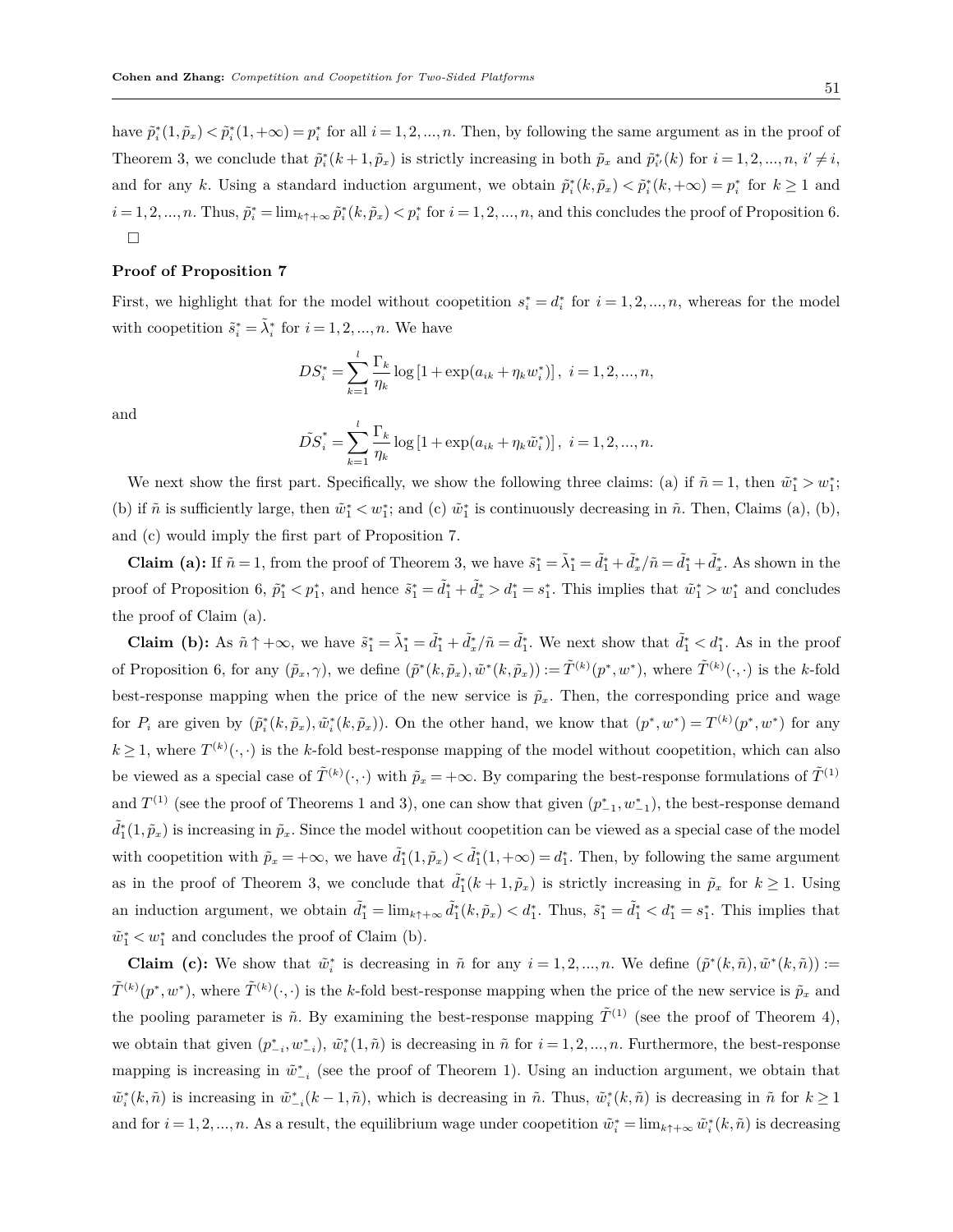in  $\tilde{n}$  for  $i = 1, 2, \ldots, n$ . This concludes the proof of Claim (c). Claims (a), (b), and (c) together imply that Proposition 7(a) holds.

We next show the second part of the proposition. The same argument as the proof of Claim (b) above implies that  $\tilde{w}_i^* < w_i^*$  for  $i = 2, 3, ..., n$ , so we must have

$$
\tilde{DS}_{i}^{*} = \sum_{k=1}^{l} \frac{\Gamma_{k}}{\eta_{k}} \log \left[ 1 + \exp(a_{ik} + \eta_{k} \tilde{w}_{i}^{*}) \right] < \sum_{k=1}^{l} \frac{\Gamma_{k}}{\eta_{k}} \log \left[ 1 + \exp(a_{ik} + \eta_{k} w_{i}^{*}) \right] = DS_{i}^{*} \text{ for all } i = 2, 3, ..., n.
$$

This concludes the proof of part (b).  $\Box$ 

# **Proof of Proposition 8**

Following the same argument as in the proof of Theorem 4, we know that if  $\tilde{p}_x \to +\infty$ , then  $\lim_{\tilde{p}_x \uparrow +\infty} (\tilde{p}_1^*, \tilde{w}_1^*, \tilde{p}_2^*, \tilde{w}_2^*) = (p_1^*, w_1^*, p_2^*, w_2^*), \\ \lim_{\tilde{p}_x \uparrow +\infty} (\tilde{d}_1^*, \tilde{d}_2^*) = (d_1^*, d_2^*), \text{ and } \lim_{\tilde{p}_x \uparrow +\infty} (\tilde{s}_1^*, \tilde{s}_2^*) = (s_1^*, s_2^*).$  Therefore, we have  $\lim_{\tilde{p}_n \uparrow +\infty} \tilde{\pi}_i^* + D\tilde{S}_i^* = \pi_i^* + DS_i^*$  for  $i = 1, 2$ .

We next show that  $\tilde{R}_i(\tilde{p}_x) := \tilde{\pi}_i^* + \tilde{DS}_i^*$  $\tilde{\rho}_i$  (*i* = 1, 2) is decreasing in  $\tilde{p}_x$  for a sufficiently large  $\tilde{p}_n$ , where  $(\tilde{p}_1^*, \tilde{w}_1^*, \tilde{p}_2^*, w_2^*)$  is the equilibrium under coopetition with  $\tilde{p}_x$ . Given the equilibrium price and wage vector  $(\tilde{p}_1^*, \tilde{w}_1^*, \tilde{p}_2^*, \tilde{w}_2^*)$ , we define the total platform and driver surplus of both platforms as follows:

$$
\tilde{R}(\tilde{p}_x|\tilde{p}_1^*, \tilde{w}_1^*, \tilde{p}_2^*, \tilde{w}_2^*) = \tilde{R}_1(\tilde{p}_x) + \tilde{R}_2(\tilde{p}_x)
$$
\n
$$
= (\tilde{p}_1^* - \tilde{w}_1^*)\tilde{d}_1^* + (\tilde{p}_2^* - \tilde{w}_2^*)\tilde{d}_2^* + (\tilde{p}_x - \tilde{w}_1^*/\tilde{n})\tilde{d}_x
$$
\n
$$
+ \sum_{k=1}^l \frac{\Gamma_k}{\eta_k} \log\left[1 + \exp(a_{1k} + \eta_k \tilde{w}_1^*)\right] + \sum_{k=1}^l \frac{\Gamma_k}{\eta_k} \log\left[1 + \exp(a_{2k} + \eta_k \tilde{w}_2^*)\right],
$$

where  $\tilde{s}_1^* = \tilde{d}_1^* + \tilde{d}_x/\tilde{n}$  and  $\tilde{s}_2^* = \tilde{d}_2^*$ . Following the same argument as in the proof of Theorem 4, we have  $\partial_{\tilde{p}_x} R(\tilde{p}_x|\tilde{p}_1^*, \tilde{w}_1^*, \tilde{p}_2^*, \tilde{w}_2^*)$  < 0 for a sufficiently large  $\tilde{p}_x$ . This also shows that  $R(\tilde{p}_x|\tilde{p}_1^*, \tilde{w}_1^*, \tilde{p}_2^*, \tilde{w}_2^*)$  is strictly decreasing in  $\tilde{p}_x$  for a sufficiently large  $\tilde{p}_x$ . We have also shown that  $\lim_{\tilde{p}_x \uparrow +\infty} \tilde{R}(\tilde{p}_x|\tilde{p}_1^*, \tilde{w}_1^*, \tilde{p}_2^*, \tilde{w}_2^*)$  $\lim_{\tilde{p}_x \uparrow +\infty} (\tilde{\pi}_1^* + \tilde{DS}_1^* + \tilde{\pi}_2^* + \tilde{DS}_2^*$  $\tilde{A}_2^*$ ) =  $\pi_1^* + DS_1^* + \pi_2^* + DS_2^*$ . Since  $\tilde{R}(\cdot|\tilde{p}_1^*, \tilde{w}_1^*, \tilde{p}_2^*, \tilde{w}_2^*)$  is strictly decreasing in  $\tilde{p}_x$ for a sufficiently large  $\tilde{p}_x$ , one can find a value of  $\tilde{p}_x$  such that  $\tilde{R}(\tilde{p}_x|\tilde{p}_1^*, \tilde{w}_1^*, \tilde{p}_2^*, \tilde{w}_2^*) > \pi_1^* + DS_1^* + \pi_2^* + DS_2^*$ . Since  $\tilde{R}(\tilde{p}_x|\tilde{p}_1^*, \tilde{w}_1^*, \tilde{p}_2^*, \tilde{w}_2^*) = \tilde{\pi}_1^* + \tilde{DS}_1^* + \tilde{\pi}_2^* + \tilde{DS}_2^*$  $\frac{1}{2}$ , one can find a value of  $\gamma$  such that, under the price of the new service  $\tilde{p}_x$ ,  $\tilde{\pi}_i^* + \tilde{DS}_i^* > \pi_i^* + DS_i^*$  for  $i = 1, 2$ . By Theorem 4 and Proposition 7, for any  $(\tilde{p}_x, \gamma)$ ,  $\tilde{\pi}_i(\tilde{p}^*, \tilde{w}^*) < \pi_i(p^*, w^*)$  and  $\tilde{DS}_i^* < DS_i^*$  for all  $i = 3, 4, ..., n$ . Hence,  $\tilde{\pi}_i^* + \tilde{DS}_i^* < \pi_i^* + DS_i^*$  for all  $i = 3, 4, ..., n$ . This concludes the proof of Proposition 8.  $\Box$